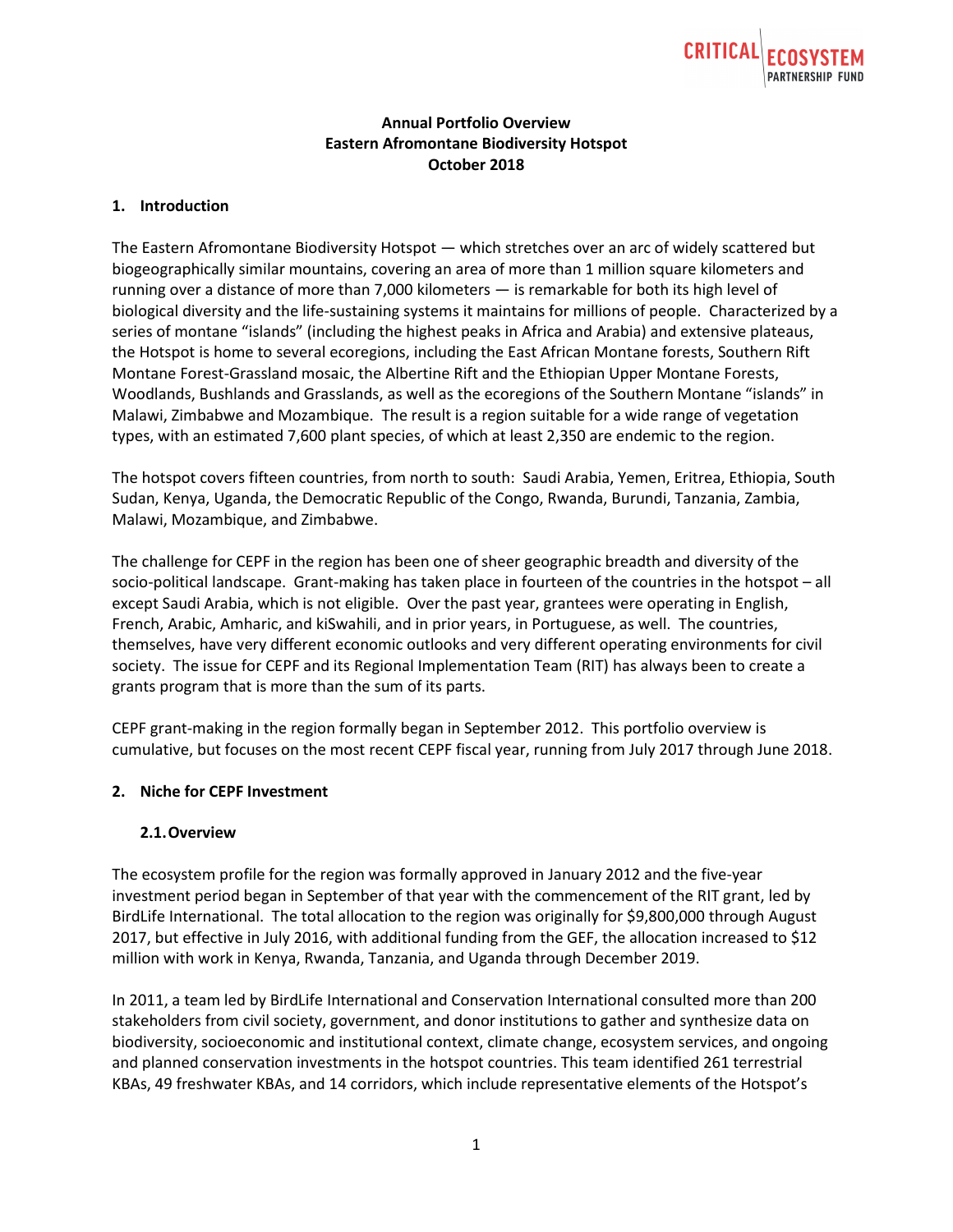2,350 endemic plant species, 157 endemic bird species, 90 endemic reptile species, 100 endemic mammal species, 100 endemic amphibian species, and 181 globally threatened freshwater fish species.

To match the level of funding available from CEPF with a concomitant geographic scope, CEPF and the consulted stakeholders prioritized 37 terrestrial sites, ten freshwater sites, and eight corridors. The terrestrial sites represent 5.5 million hectares, or 18 percent of the total key biodiversity area and 5.5 percent of the total surface of the hotspot. Criteria used to prioritize these targets include: number of globally threatened species, presence of threatened habitat types, resilience to climate change, status of protection, provision of ecosystem services, threats, and opportunities for conservation action.

Being so geographically vast, CEPF thinks of the hotspot in terms of five units, from north to south: the Arabian Peninsula, the Ethiopian Highlands, the Albertine Rift, the Eastern Arc Mountains, (including the Kenyan and northern Tanzanian volcanic mountains) and the Southern Highlands (including the Northern Lake Niassa Mountain Complex). *CEPF's niche in the Eastern Afromontane Hotspot is to support civil society to apply innovative approaches to conservation in under-capacitated and underfunded protected areas, key biodiversity areas, and priority corridors thereby enabling changes in policy and building resilience in the region's ecosystems and economy to sustain biodiversity in the long term.* This is expressed via four Strategic Directions with an initial expectation of funding as follows:

| No. | <b>Strategic Direction</b>                                                                                                                                                                                           | <b>Funding</b> |
|-----|----------------------------------------------------------------------------------------------------------------------------------------------------------------------------------------------------------------------|----------------|
| 1   | Mainstream biodiversity into wider development policies, plans and projects to deliver the<br>co-benefits of biodiversity conservation, improved local livelihoods and economic<br>development in priority corridors | \$3,200,000    |
| 2   | Improve the protection and management of the KBA network throughout the hotspot                                                                                                                                      | \$2,800,000    |
| 3   | Initiate and support sustainable financing and related actions for the conservation of<br>priority KBAs and corridors                                                                                                | \$2,300,000    |
| 4   | Provide strategic leadership and effective coordination of CEPF investment through a<br>Regional implementation team (the RIT)                                                                                       | \$1,500,000    |
|     | Tota                                                                                                                                                                                                                 | \$9,800,000    |

In August 2015, the Secretariat and RIT conducted a mid-term assessment of the program, which is detailed in [EAM 2015 Mid-Term](https://www.cepf.net/sites/default/files/eam-midtermassessment-lores.pdf) Assessment. The major results of that assessment were to:

- Focus on grant-making in Kenya, Rwanda, Uganda, and Tanzania as core elements of a long-term strategy for sustainability.
- Actively solicit grants for Strategic Direction 3, particularly in relation to payment for ecosystem services schemes.

Two further events provided significant direction to the portfolio.

• In 2016, the Secretariat commissioned the drafting of a "long-term vision" for the Albertine Rift and Eastern Arc Mountains (a sub-region within the hotspot that includes the four countries) to define a point when civil society would no longer require CEPF support.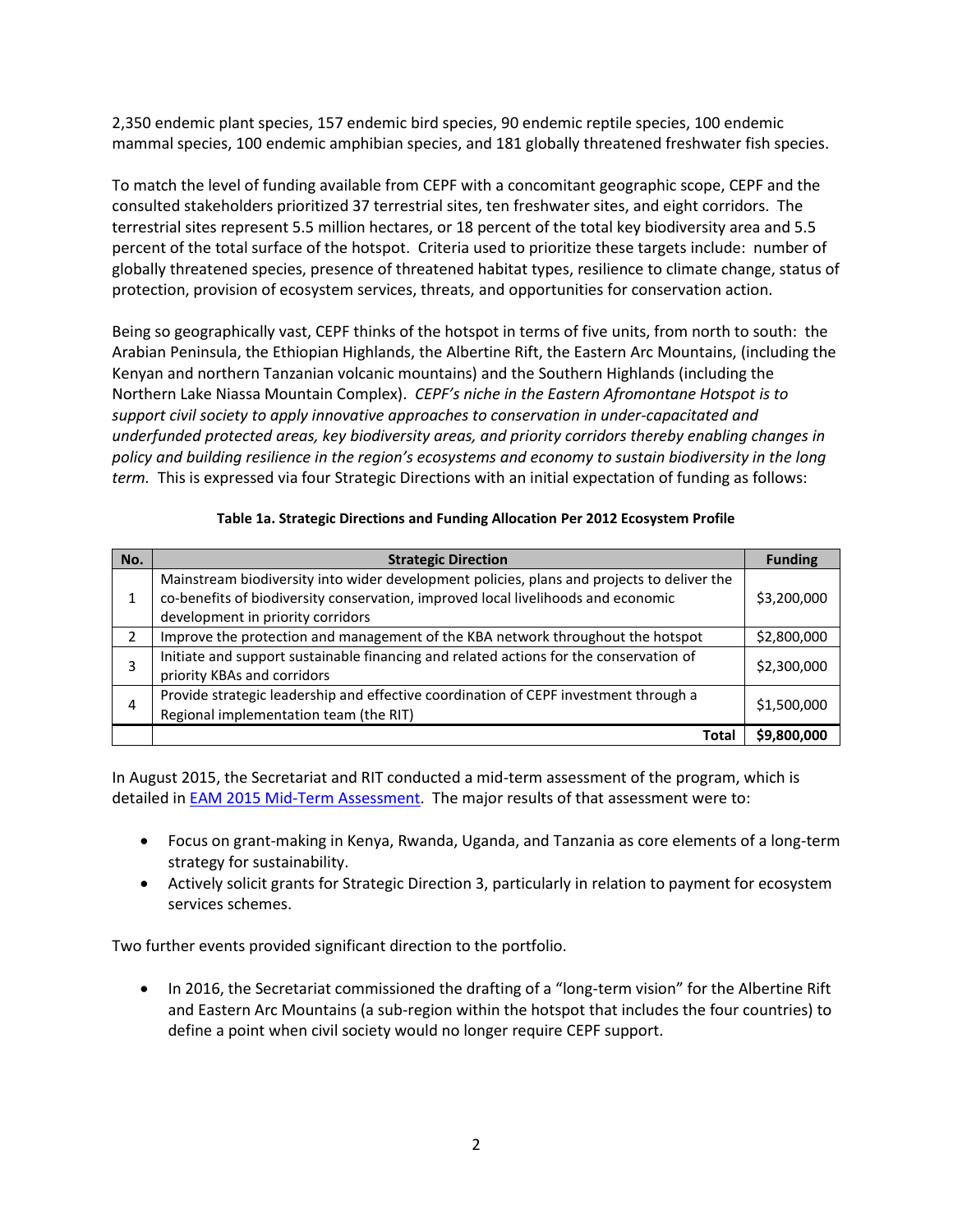• The GEF provided an additional \$2.2 million (internally described as a "bridge" grant to an eventual CEPF Phase 3 with multiple large donors) for the Albertine Rift and Eastern Arc subregion, with results tied to a logical framework that, while overlapping, is distinct from the Ecosystem Profile.

Considering the three bulleted points above, effective in December 2016, the funding structure of the portfolio was modified per Table 1b.

| No.           | <b>Strategic Direction</b>                                                                 | <b>Funding</b> |
|---------------|--------------------------------------------------------------------------------------------|----------------|
|               | Mainstream biodiversity into wider development policies, plans and projects to deliver the |                |
|               | co-benefits of biodiversity conservation, improved local livelihoods and economic          | \$3,200,000    |
|               | development in priority corridors                                                          |                |
| $\mathcal{P}$ | Improve the protection and management of the KBA network throughout the hotspot            | \$2,800,000    |
|               | Initiate and support sustainable financing and related actions for the conservation of     |                |
|               | priority KBAs and corridors                                                                | \$2,300,000    |
|               | Provide strategic leadership and effective coordination of CEPF investment through a       |                |
|               | Regional implementation team (the RIT)                                                     | \$1,942,195    |
|               | Additional GEF funding divided between SDs 1, 2, 3                                         | \$1,757,805    |
|               | Total                                                                                      | \$12,000,000   |

#### **Table 1b. Strategic Directions and Funding Allocation Plus 2016 Addition of GEF Funds**

### **2.2.Portfolio Status**

CEPF grant-making formally began with the RIT Grant, split into "programmatic" and "administrative" grants for a combined \$1,500,000. These grants were for the full amount of Strategic Direction 4, which was then increased to \$1,942,105 in December 2016 with the additional funding from the GEF.

The Secretariat and RIT have released calls for Letters of Inquiry to solicit applications for the other strategic directions. Table 2 summarizes the calls released to date. Note that the RIT accepts small grants on a rolling basis, and thus has received more total applications than those itemized in open calls for proposals.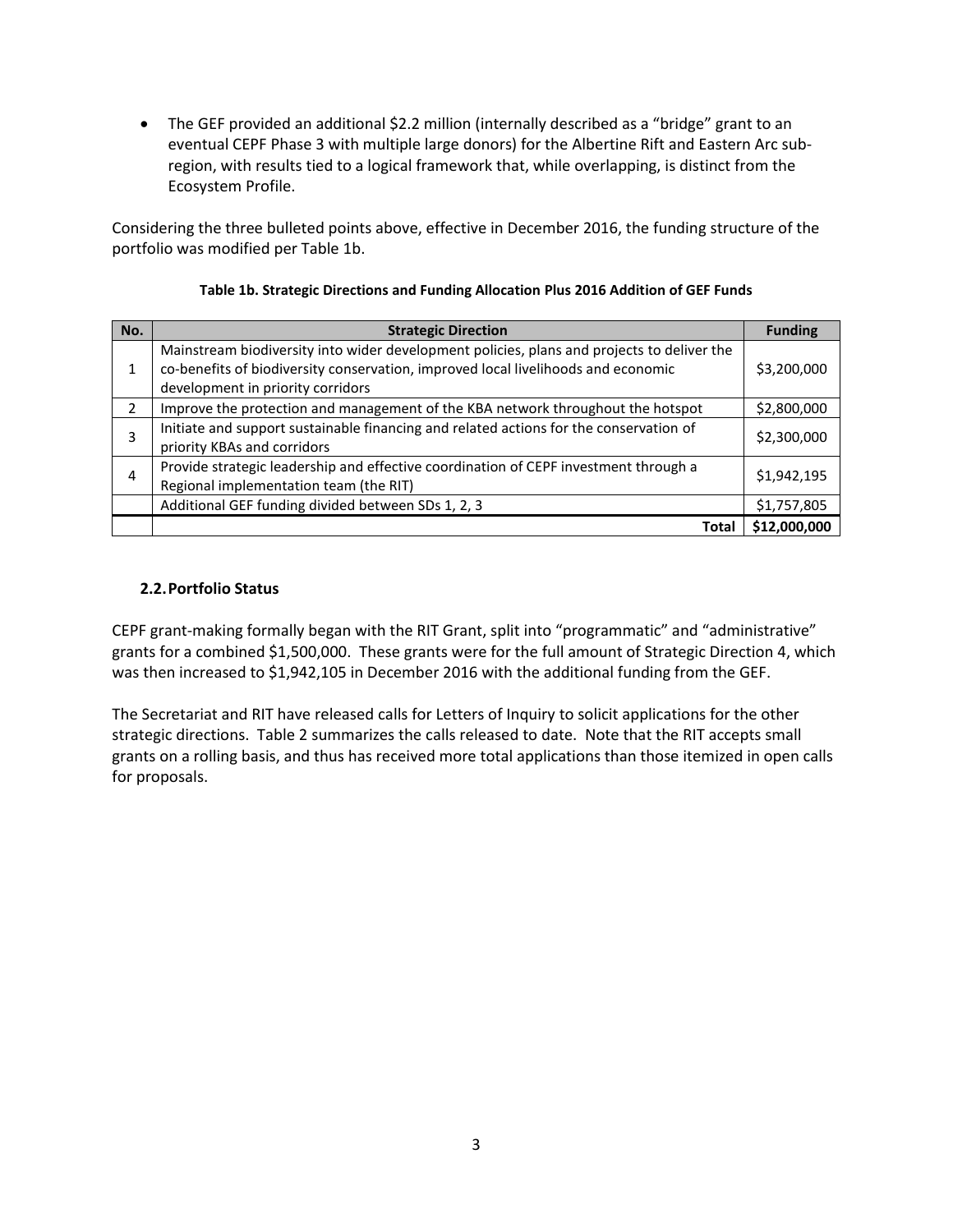| No.            | <b>Release Date</b> | <b>Due Date</b>                | LOIs Received*             |
|----------------|---------------------|--------------------------------|----------------------------|
| $\mathbf{1}$   | September 7, 2012   | October 19, 2012               | 50 [46 core / 4 small]     |
| $\overline{2}$ | February 21, 2013   | April 1, 2013                  | 175 [66 large / 109 small] |
| 3              | July 10, 2013       | August 21, 2013                | 10 [all small]             |
| 4              | September 19, 2013  | October 31, 2013               | 90 [45 large / 45 small]   |
| 5              | November 11, 2013   | December 16, 2013              | 99 [all large]             |
| 6              | February 14, 2014   | April 2, 2014                  | 26 [all small]             |
| $\overline{7}$ | 30 July 2014        | Open call [closed 31 May 2016] | 111 [all small]            |
| 8              | 4 August 2014       | September 15, 2014             | 142 [65 large /77 small]   |
| 9              | September 19, 2014  | October 14, 2014               | 10 [all large]             |
| 10             | October 1, 2014     | November 14, 2014              | 13 [4 large / 9 small]     |
| 11             | May 18, 2015        | June 15, 2015                  | 3 [all small]              |
| 12             | September 21, 2015  | October 20, 2015               | 35 [all small]             |
| 13             | November 20, 2015   | January 15, 2016               | 57 [all large]             |
| 14             | January 8, 2016     | February 19, 2016              | 36 [all small]             |
| 15             | January 8, 2016     | February 19, 2016              | 13 [all small]             |
| 16             | October 19, 2016    | November 23, 2016              | 73 [all small]             |
| 17             | July 24, 2017       | September 4, 2017              | 46 [all large]             |
| 18             | January 29, 2018    | March 5, 2018                  | 26 (all large)             |
| 19             | April 18, 2018      | May 23, 2018                   | 82 (all small)             |
|                |                     | Total                          | 1,097                      |

#### **Table 2. EAM Calls for Letters of Inquiry**

\* Due dates are for large grants (small grant application due dates were generally two weeks later than large grants). LOIs received includes those submitted for both large and small grants; CEPF GEM database only captures small grants awarded, not all small grant applications.

In addition to open calls for proposals, the Secretariat has awarded nine large grants on a sole-source basis and the RIT has awarded six small grants on a sole-source basis.

LOIs that were reviewed positively moved to on "full proposal stage" and eventual award as grants, or projects. Table 3 shows projects by Strategic Direction and Table 4 shows projects by country.

| Table 3. Awarded (Active and Closed) Large and Small Grants by Strategic Direction |  |
|------------------------------------------------------------------------------------|--|
|------------------------------------------------------------------------------------|--|

| <b>Strategic Direction</b> | <b>Allocation</b> | <b>Obligation</b> | <b>Grants</b> |
|----------------------------|-------------------|-------------------|---------------|
| 1. Mainstream biodiversity | \$3,200,000       | \$3,426,542       | 58            |
| 2. Protect KBAs            | \$2,800,000       | \$4,652,955       |               |
| 3. Sustainable financing   | \$2,300,000       | \$1,766,392       | 23            |
| 4. RIT                     | \$1,942,195       | \$1,942,195       |               |
| Non-allocated GEF funds    | \$1,757,805       |                   |               |
| <b>Total</b>               | \$12,000,000      | \$11,788,084      | 156           |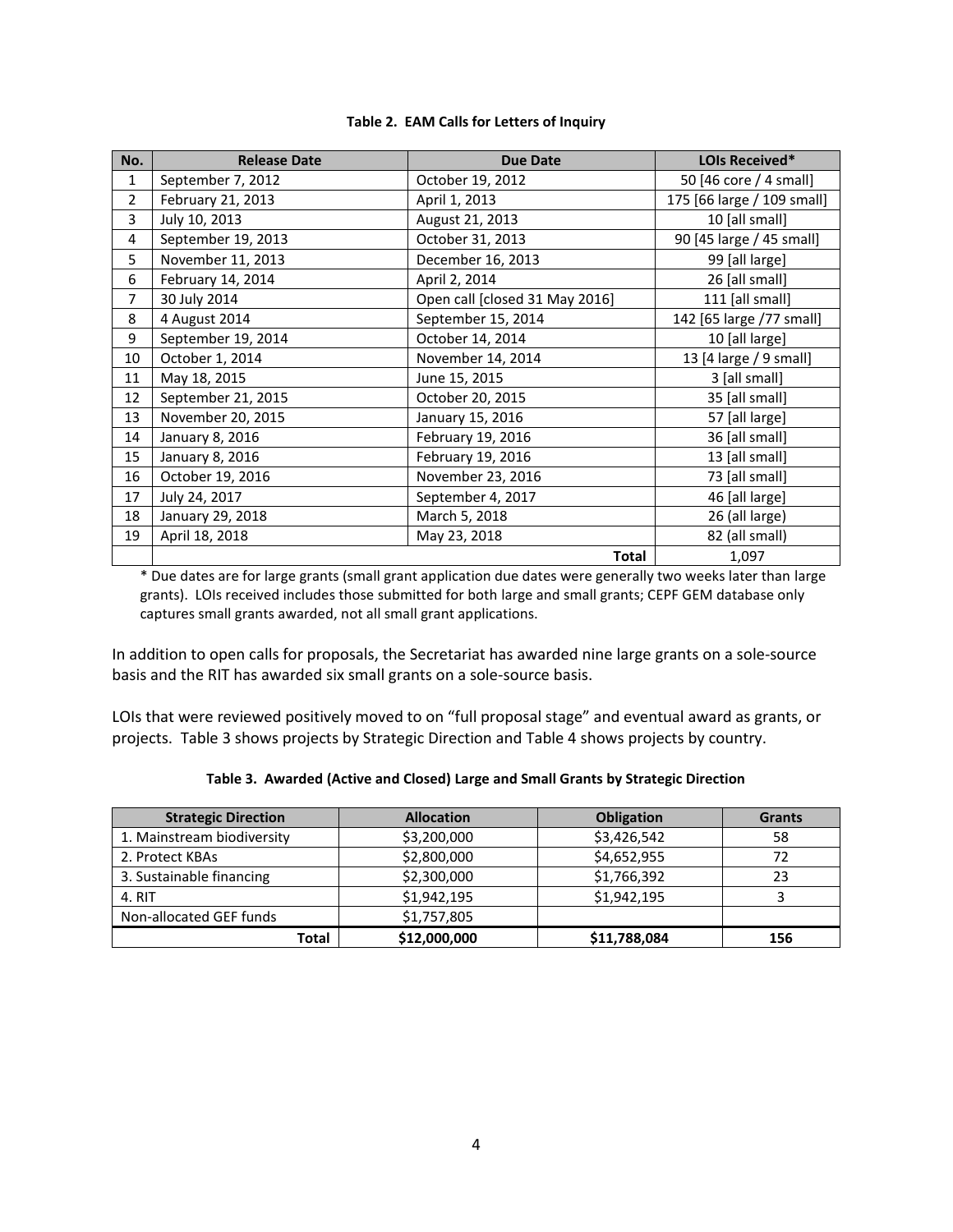| <b>Country</b> | <b>Dollars</b> | <b>Grants</b> |
|----------------|----------------|---------------|
| Burundi        | \$452,445      | 6             |
| Congo-DRC      | \$534,372      | 6             |
| Eritrea        | \$8,000        | $0.5*$        |
| Ethiopia       | \$1,840,363    | 30            |
| Kenya          | \$839,839      | 15            |
| Malawi         | \$391,089      | 6             |
| Mozambique     | \$783,610      | 17            |
| Rwanda         | \$724,219      | 15.5          |
| South Sudan    | \$46,673       | $2.5*$        |
| Saudi Arabia   | Ineligible     | Ineligible    |
| Tanzania       | \$1,359,561    | 20            |
| Uganda         | \$628,420      | 9.5           |
| Yemen          | \$419,530      | 5             |
| Zambia         | \$194,841      | 5             |
| Zimbabwe       | \$252,936      | 5             |
| Multi-country  | \$1,369,990    | 10            |
| <b>RIT</b>     | \$1,942,195    | 3             |
| <b>Total</b>   | \$11,788,084   | 156           |

**Table 4. Awarded (Active and Closed) Large and Small Grants by Country**

\* One grant was made to conduct a civil society assessment in Eritrea and South Sudan, and another grant was to study gorilla-human interaction in Rwanda and Uganda, hence the use of the unusual 1/2 grant counts for those countries.

### **2.3.Coordinating CEPF Grant-Making**

The RIT has a complex contractual and organizational structure. At the time of the RIT competition in mid-2012, standard operating procedure for CEPF was to split RIT grants between administrative and programmatic components. BirdLife International, via its East and Southern Africa Programme Office based in Nairobi, submitted the highest ranked paired proposals for the two components, in association with two subordinate partners: IUCN, via its offices in Nairobi and Maputo; and the Ethiopian Wildlife and Natural History Society (EWNHS), based in Addis Ababa. Normally, this would have yielded three separate agreements for BirdLife: RIT administration, RIT programs, and a small grants fund. However, due to unique elements of Ethiopian law on organizations being required to have a maximum of thirty percent of donor funds allocated to "headquarters" versus seventy percent of funds disbursed to the "field," EWNHS needed its own direct engagement with CEPF as both RIT and as the manager of small grants funds [whereas IUCN fell under the BirdLife agreement.]

This arrangement effectively came to an end during the subject period. The BirdLife sub-grant to IUCN ended as of August 2017 and the CEPF Secretariat grant to EWNHS ended in October 2017. As of the writing of this Annual Portfolio Overview, neither IUCN nor EWNHS have any formal or contractual role in relation to the RIT in the hotspot. The BirdLife agreements run from September 2012 through December 2019.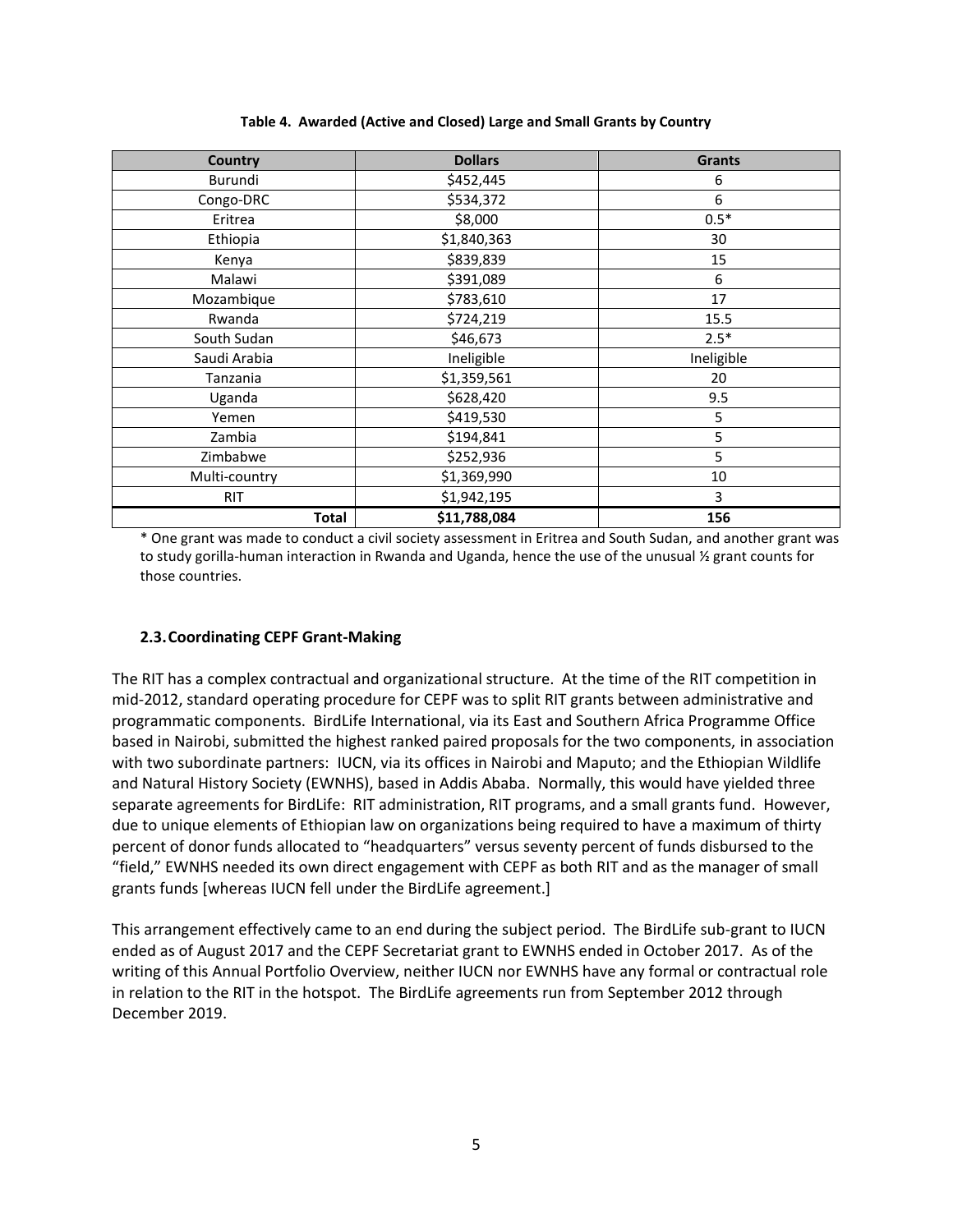From an accounting and contractual structure, the RIT appears as follows.

| <b>Agreement Holder</b>     | <b>Administration</b> | <b>Programs</b> | <b>Total RIT</b> | <b>Small Grant</b><br><b>Allocation</b> | <b>Total Agreement</b><br><b>Value</b> |
|-----------------------------|-----------------------|-----------------|------------------|-----------------------------------------|----------------------------------------|
| <b>BirdLife</b>             | \$1,048,946           |                 | \$1,048,946      |                                         | \$1,048,946                            |
| BirdLife                    |                       | \$790,361       | \$790,361        |                                         | \$790,361                              |
| BirdLife                    |                       |                 | \$0              | \$1,523,000                             | \$1,523,000                            |
| <b>EWNHS</b>                | \$60,606              | \$42,282        | \$102,888        | \$272,087                               | \$374,975                              |
| Total                       | 1,109,552             | \$832,643       | \$1,942,195      | \$1,795,087                             | \$3,737,383                            |
| <b>Percent of portfolio</b> | 9.2%                  | 6.9%            | 16.2%            |                                         |                                        |

#### **Table 5. RIT Contract Structure**

The scope of work of the RIT is ambitious in all hotspots, and is especially so in the Eastern Afromontane. Very few organizations have the capacity or mission to undertake the RIT role in this region. Of those, BirdLife International, with network partners in several of the EAM countries (including EWNHS), and IUCN, with multiple program offices and network partners, have been among the best-suited for the job. BirdLife [and previously, IUCN] is able to make use of its network partners for country outreach to potential grantees and as a pool of experts for proposal review. Table 6 shows the staffing structure of the RIT.

#### **Table 6. RIT Staffing Structure as June 2018 (full time positions in bold)**

| Location          | <b>Core Team</b>                                                                                | <b>Expanded Team</b>                                       |
|-------------------|-------------------------------------------------------------------------------------------------|------------------------------------------------------------|
| Kigali,           | <b>Maaike Manten, Head of BirdLife International</b><br>Kigali Office and RIT Leader (BirdLife) | Emmanuel Ntivuguruzwa, Finance and                         |
| Rwanda            | Jean Paul Ntungane, Project Manager (BirdLife)                                                  | Administration Officer, (BirdLife)                         |
| Nairobi,<br>Kenya | Dalphine Adre, Finance Coordinator (BirdLife)                                                   | Ademola Ajagbe, Regional Director for Africa<br>(BirdLife) |
| Cambridge,        |                                                                                                 | Allesandra Cappelli, Finance Manager<br>(BirdLife)         |
| UK                |                                                                                                 | Neil Burgess, Scientist (independent)                      |

See previous year's Annual Portfolio Overviews to see the composition of the RIT when EWNHS and IUCN were active, particularly in managing grants in Ethiopia, Yemen, and Mozambique. Going forward, no significant changes are expected for the remainder of BirdLife's engagement through December 2019.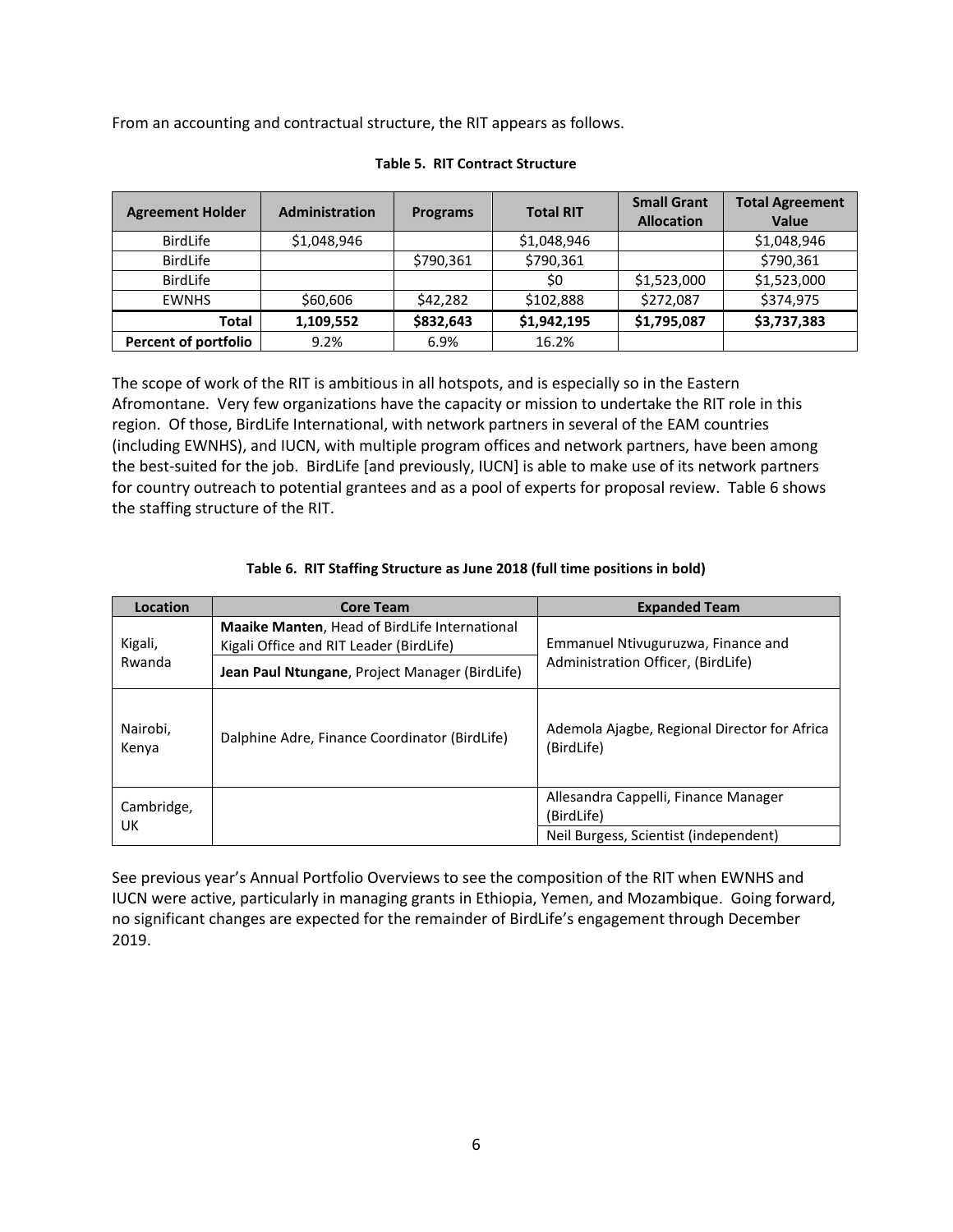### **2.4.Performance Assessment**

CEPF measures performance from several perspectives. Certainly, as shown in Section 7, below, the Ecosystem Profile includes a logical framework with indicators and targets that aggregate the results of every grantee. However, there are other measures, as well.

- *Progress toward goals.* The logical framework in Section 7 provides more details, but in terms of progress toward higher-level targets in the ecosystem profile, the portfolio has either exceeded, achieved, or is on track for achieving several goals, including reaching 60 civil society organizations (98 reached to date, not counting sub-grantees), strengthening the management of 25 priority KBAs representing 1,200,000 hectares (35 reached representing 3.7 million hectares), and creating 500,000 hectares of new protected areas (1.19 million hectares achieved). The portfolio has improved the management of 734,000 hectares of production landscape (versus a target of 1,700,000 hectares) and has supported six sustainable financing mechanisms (versus a target of eight). The reasons for these shortcomings are multiple, but can be distilled to two: the targets in the profile may be over-ambitious given the resources; and, while grants are awarded for numerous reasons, the size of contribution to the targets is not a major discriminator. Rather, grants are awarded – appropriately – recognizing the trade-off between working with small civil society organizations in challenging or critical environments versus making grants to large organizations or quasi-state agencies that might affect larger land areas.
- *Efficiency of operations.* The RIT grant was awarded in September 2012. In the subsequent six years, the team released nineteen calls for proposals, reviewed 1,097 letters of inquiry, and awarded 153 individual grants, obligating over 98 percent of available funds.
- *Engagement of civil society.* CEPF and the RIT have made awards to 98 unique organizations. Of these, 76 are organizations founded and based in one of the eligible EAM countries, and at least half of those can be characterized as first-time recipients of international funds or as smaller groups who can use their association with CEPF – and its donors – as a springboard to a broader and more demanding pool of funders.
- *Breadth of operations.* The mandate of the Ecosystem Profile is to work in 47 priority KBAs and eight priority corridors covering fifteen countries. To date, we have made grants benefiting 76 KBAs, 40 of which were originally deemed "priority" in the Profile. Table 7 demonstrates the breadth of achievement thus far.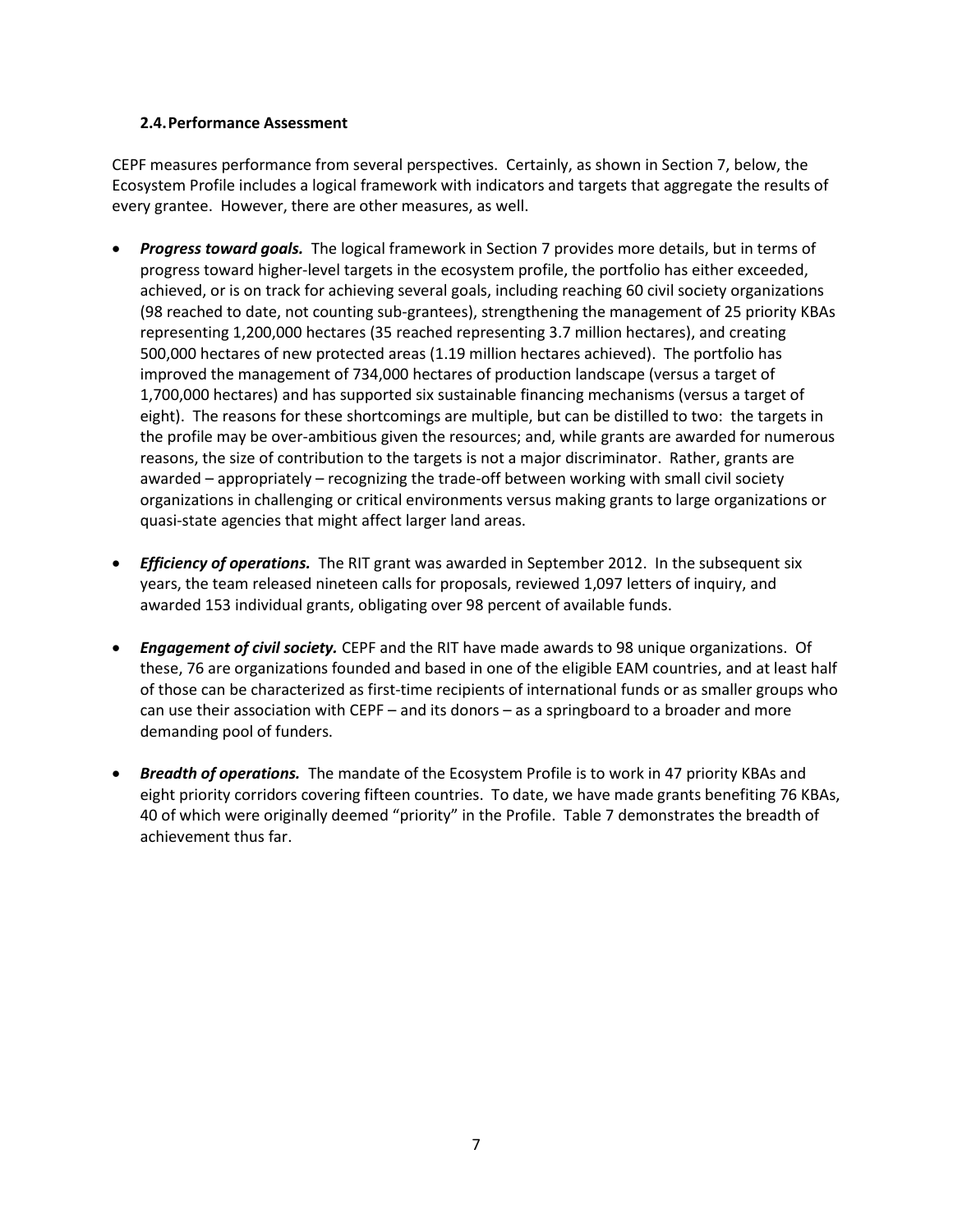### **Table 7. Grants per KBA**

| <b>KBA</b>                                                                           | <b>Grantees</b>                                                                                                                                                            | <b>KBA</b>                                               | <b>Grantees</b>                                                                                                         |
|--------------------------------------------------------------------------------------|----------------------------------------------------------------------------------------------------------------------------------------------------------------------------|----------------------------------------------------------|-------------------------------------------------------------------------------------------------------------------------|
| Aliyu Amba-Dulecha                                                                   | Lem                                                                                                                                                                        | Livingstone Mountain<br>Forests                          | <b>WCS</b>                                                                                                              |
| Ankober-Debra Sina<br>Escarpment                                                     | <b>SUNARMA</b>                                                                                                                                                             | Luama-Katanga-Mt<br>Kabobo                               | Museo delle Scienze di<br>Trento, WCS                                                                                   |
| <b>Aberdare Mountains</b>                                                            | Nature Kenya                                                                                                                                                               | Mafinga Hills                                            | WECSZ, BirdWatch<br>Zambia                                                                                              |
| Aliyu Amba-Dulecha,<br>Ankober-DebreSina<br>Escarpment, Wadila and<br>Guassa Plateau | Bees for Development,<br>University of Gondar                                                                                                                              | Malagarasi River System                                  | Governance Links,<br>Nyakitonto Youth for<br>Development                                                                |
| Awi Zone                                                                             | Bees for Development                                                                                                                                                       | Masai Mara National<br>Reserve                           | Peregrine Fund - East<br>Africa Project (The)                                                                           |
| <b>Bale Mountains</b>                                                                | <b>Oxford University</b>                                                                                                                                                   | Misuku Hills                                             | <b>Action for Environmental</b><br>Sustainability, Misuku<br>Beekeepers, Sustainable<br>Rural Growth and<br>Development |
| <b>Bugoma Central Forest</b><br>Reserve                                              | <b>CSWCT</b>                                                                                                                                                               | Mount Chiperone                                          | Verde Azul, SANBI                                                                                                       |
| Bururi                                                                               | <b>ABPPO</b>                                                                                                                                                               | <b>Mount Guna</b>                                        | University of Gondar,<br><b>ORDA</b>                                                                                    |
| <b>Bwindi</b>                                                                        | MUST, Conservation<br>Through Public Health                                                                                                                                | <b>Mount Hanang</b>                                      | Missouri Botanical<br>Garden                                                                                            |
| Chimanimani                                                                          | Museo de Historia<br>Natural de Maputo,<br>Tsuoro Trust, BirdLife<br>Zimbabwe, Eduardo<br>Mondlane University,<br>MICAIA Foundation, Royal<br><b>Botanical Gardens Kew</b> | Mount Kenya                                              | Nature Kenya, Wetlands<br>International-Kenya, NMK                                                                      |
| Chirinda Forest, Nyanga<br>Mountains, Stapleford<br>Forest, Vumba Highlands          | BirdLife Zimbabwe,<br>Natural History Museum<br>of Zimbabwe                                                                                                                | <b>Mount Mabu</b>                                        | <b>FFI</b>                                                                                                              |
| Chiperone                                                                            | <b>SANBI</b>                                                                                                                                                               | Mount Namuli                                             | Additive Adventures,<br>LUPA, Khaiya                                                                                    |
| Choke Mountains, Mount<br>Guna, Wadela (Delanta)                                     | Oxford Universtiy                                                                                                                                                          | Mount Rungwe                                             | African Wildlife<br>Foundation                                                                                          |
| Chyulu Hills                                                                         | AWF, MWCT                                                                                                                                                                  | Mporoto Ridge,<br>Livingstone Mountains,<br>Mount Rungwe | Wildlife Conservation<br>Society                                                                                        |
| Cyamudongo                                                                           | ARECO, Resilience Now                                                                                                                                                      | Mafinga Hills                                            | WECSZ, BirdWatch<br>Zambia                                                                                              |
| Dedza Forest Reserve                                                                 | Wildlife Action Group                                                                                                                                                      | Mt Marsabit Forest                                       | Saku Accountability<br>Forum                                                                                            |
| East Usumbaras                                                                       | Nature Tanzania                                                                                                                                                            | Mukurweini and Kianyaga<br>Valleys                       | Nature Kenya                                                                                                            |
| Echuya                                                                               | KIWCEDU                                                                                                                                                                    | Murchison falls National<br>Park                         | Gulu University, Nature<br>Uganda, WCS, AWF                                                                             |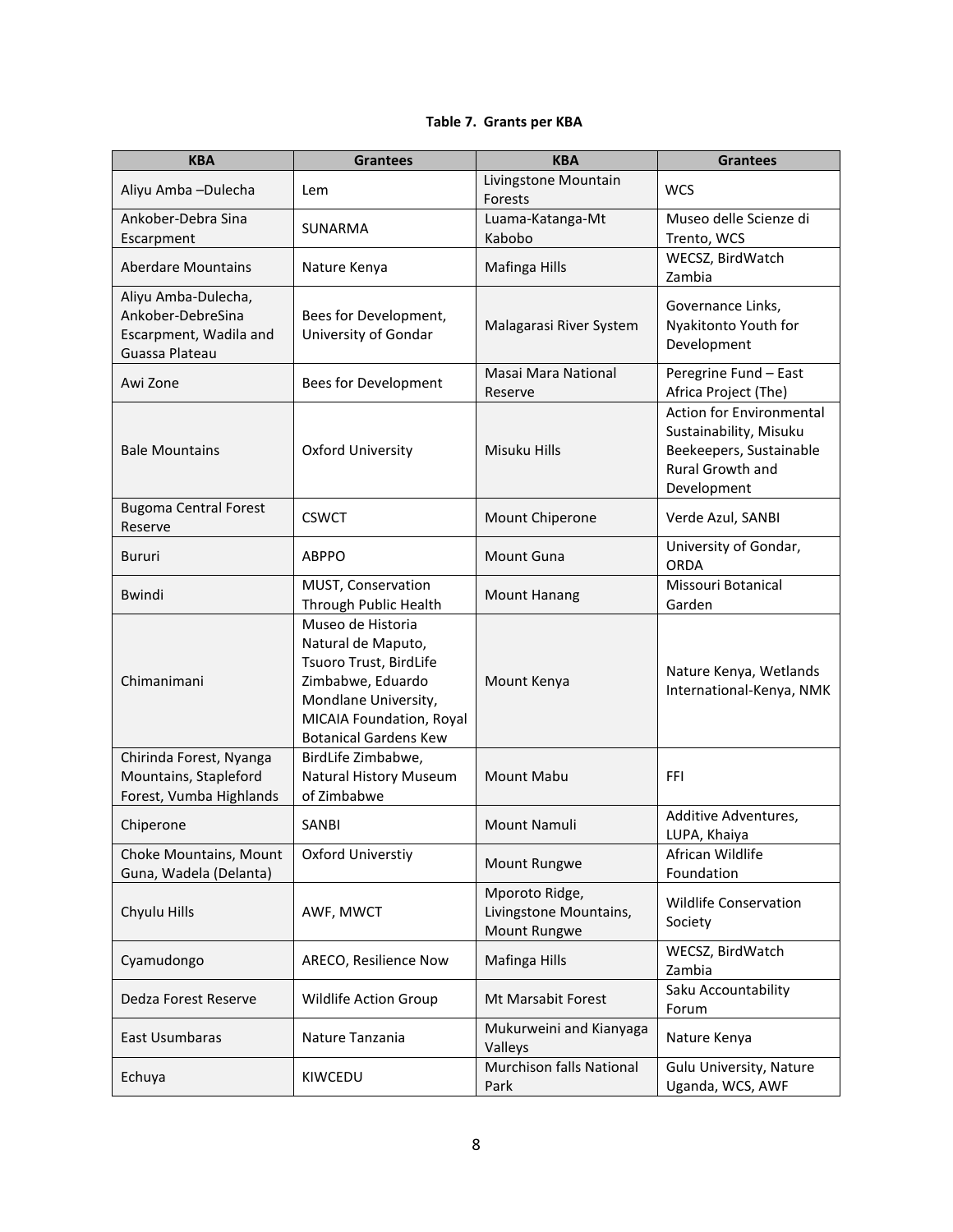| Indigenous Heartland<br>DFGFI, FHA, Nature<br>Gishwati<br>Ngorongoro<br>Rwanda<br>Organization<br>Development Impact,<br>Save Tanzania Forests,<br><b>Greater Mahale</b><br><b>FZS</b><br>Njombe Forests<br>Sokoine Agriculture<br>University, WCS<br>Missouri Botanical<br>Guassa Plateau<br><b>FZS</b><br>Nou Forest<br>Garden<br>Wildlife and<br>Ntchisi Mountain FR,<br>Environmental Society of<br>High Mountains of Ibb<br><b>FEW</b><br>Dedza Forest Reserve<br>Malawi-Dwangwa Branch<br>Straightforward<br>EAPRLA, Wetlands<br>Development Services,<br>Nyungwe NP<br><b>Imatong Mountains</b><br>International<br>WCS, Resilience Now<br><b>Endangered Wildlife</b><br><b>Itombwe Mountains</b><br>WWF, WCS<br>Rugezi Marsh<br>Trust, ICF, RWCA<br>Biodiversity Inventory for<br>Conservation, God for<br>Luama-Katanga-Mount<br>Sheka Forest<br>People RDO, MELCA,<br><b>WCS</b><br>Kabobo<br>Organization for Social<br>Development | <b>KBA</b> | <b>Grantees</b>                                  | <b>KBA</b> | <b>Grantees</b> |
|------------------------------------------------------------------------------------------------------------------------------------------------------------------------------------------------------------------------------------------------------------------------------------------------------------------------------------------------------------------------------------------------------------------------------------------------------------------------------------------------------------------------------------------------------------------------------------------------------------------------------------------------------------------------------------------------------------------------------------------------------------------------------------------------------------------------------------------------------------------------------------------------------------------------------------------------|------------|--------------------------------------------------|------------|-----------------|
|                                                                                                                                                                                                                                                                                                                                                                                                                                                                                                                                                                                                                                                                                                                                                                                                                                                                                                                                                |            |                                                  |            |                 |
|                                                                                                                                                                                                                                                                                                                                                                                                                                                                                                                                                                                                                                                                                                                                                                                                                                                                                                                                                |            |                                                  |            |                 |
|                                                                                                                                                                                                                                                                                                                                                                                                                                                                                                                                                                                                                                                                                                                                                                                                                                                                                                                                                |            |                                                  |            |                 |
|                                                                                                                                                                                                                                                                                                                                                                                                                                                                                                                                                                                                                                                                                                                                                                                                                                                                                                                                                |            |                                                  |            |                 |
|                                                                                                                                                                                                                                                                                                                                                                                                                                                                                                                                                                                                                                                                                                                                                                                                                                                                                                                                                |            |                                                  |            |                 |
|                                                                                                                                                                                                                                                                                                                                                                                                                                                                                                                                                                                                                                                                                                                                                                                                                                                                                                                                                |            |                                                  |            |                 |
|                                                                                                                                                                                                                                                                                                                                                                                                                                                                                                                                                                                                                                                                                                                                                                                                                                                                                                                                                |            |                                                  |            |                 |
|                                                                                                                                                                                                                                                                                                                                                                                                                                                                                                                                                                                                                                                                                                                                                                                                                                                                                                                                                |            |                                                  |            |                 |
|                                                                                                                                                                                                                                                                                                                                                                                                                                                                                                                                                                                                                                                                                                                                                                                                                                                                                                                                                |            |                                                  |            |                 |
|                                                                                                                                                                                                                                                                                                                                                                                                                                                                                                                                                                                                                                                                                                                                                                                                                                                                                                                                                |            |                                                  |            |                 |
|                                                                                                                                                                                                                                                                                                                                                                                                                                                                                                                                                                                                                                                                                                                                                                                                                                                                                                                                                |            |                                                  |            |                 |
|                                                                                                                                                                                                                                                                                                                                                                                                                                                                                                                                                                                                                                                                                                                                                                                                                                                                                                                                                |            |                                                  |            |                 |
|                                                                                                                                                                                                                                                                                                                                                                                                                                                                                                                                                                                                                                                                                                                                                                                                                                                                                                                                                |            |                                                  |            |                 |
|                                                                                                                                                                                                                                                                                                                                                                                                                                                                                                                                                                                                                                                                                                                                                                                                                                                                                                                                                |            |                                                  |            |                 |
|                                                                                                                                                                                                                                                                                                                                                                                                                                                                                                                                                                                                                                                                                                                                                                                                                                                                                                                                                |            |                                                  |            |                 |
|                                                                                                                                                                                                                                                                                                                                                                                                                                                                                                                                                                                                                                                                                                                                                                                                                                                                                                                                                |            |                                                  |            |                 |
|                                                                                                                                                                                                                                                                                                                                                                                                                                                                                                                                                                                                                                                                                                                                                                                                                                                                                                                                                |            |                                                  |            |                 |
|                                                                                                                                                                                                                                                                                                                                                                                                                                                                                                                                                                                                                                                                                                                                                                                                                                                                                                                                                |            |                                                  |            |                 |
|                                                                                                                                                                                                                                                                                                                                                                                                                                                                                                                                                                                                                                                                                                                                                                                                                                                                                                                                                |            |                                                  |            |                 |
| Yayu Coffee Forest BR,                                                                                                                                                                                                                                                                                                                                                                                                                                                                                                                                                                                                                                                                                                                                                                                                                                                                                                                         |            |                                                  |            |                 |
| Kahuzi-Biega<br>MELCA, PHE<br>Kaffa BR (Bonga Forest)                                                                                                                                                                                                                                                                                                                                                                                                                                                                                                                                                                                                                                                                                                                                                                                                                                                                                          |            | <b>Horizon Nature</b>                            |            |                 |
| <b>Botanic Gardens</b>                                                                                                                                                                                                                                                                                                                                                                                                                                                                                                                                                                                                                                                                                                                                                                                                                                                                                                                         |            | ACVEODEB, Rainforest<br>Alliance, Resilience Now | Sof Omar   |                 |
| Kibira NP<br>Conservation                                                                                                                                                                                                                                                                                                                                                                                                                                                                                                                                                                                                                                                                                                                                                                                                                                                                                                                      |            |                                                  |            |                 |
| International                                                                                                                                                                                                                                                                                                                                                                                                                                                                                                                                                                                                                                                                                                                                                                                                                                                                                                                                  |            |                                                  |            |                 |
| Kibira NP<br><b>Resilience Now</b><br><b>BirdLife Zimbabwe</b><br><b>Stapleford Forest</b>                                                                                                                                                                                                                                                                                                                                                                                                                                                                                                                                                                                                                                                                                                                                                                                                                                                     |            |                                                  |            |                 |
| Sumbu NP and Tondwa<br><b>Conservation Lake</b><br>KENVO<br>Kikuyu Escarpment<br><b>GMA</b>                                                                                                                                                                                                                                                                                                                                                                                                                                                                                                                                                                                                                                                                                                                                                                                                                                                    |            |                                                  |            |                 |
| Tanganyika<br>Lake Bogoria National                                                                                                                                                                                                                                                                                                                                                                                                                                                                                                                                                                                                                                                                                                                                                                                                                                                                                                            |            |                                                  |            |                 |
| <b>TFCG</b><br>Nature Kenya<br><b>Udzungwa Mountains</b><br>Reserve                                                                                                                                                                                                                                                                                                                                                                                                                                                                                                                                                                                                                                                                                                                                                                                                                                                                            |            |                                                  |            |                 |
| <b>International Gorilla</b><br>Volcans NP, Bwindi<br>Lake Kivu                                                                                                                                                                                                                                                                                                                                                                                                                                                                                                                                                                                                                                                                                                                                                                                                                                                                                |            |                                                  |            |                 |
| APEIER, ACNR<br>Impenetrable NP<br><b>Conservation Programme</b>                                                                                                                                                                                                                                                                                                                                                                                                                                                                                                                                                                                                                                                                                                                                                                                                                                                                               |            |                                                  |            |                 |
| <b>Manda Wilderness</b><br>Climate Change Research                                                                                                                                                                                                                                                                                                                                                                                                                                                                                                                                                                                                                                                                                                                                                                                                                                                                                             |            |                                                  |            |                 |
| Community Trust, União<br>Center, University of<br>Lake Niassa<br>Wadela                                                                                                                                                                                                                                                                                                                                                                                                                                                                                                                                                                                                                                                                                                                                                                                                                                                                       |            |                                                  |            |                 |
| dos Camponeses e<br>Gondar                                                                                                                                                                                                                                                                                                                                                                                                                                                                                                                                                                                                                                                                                                                                                                                                                                                                                                                     |            |                                                  |            |                 |
| Associações de Lichinga                                                                                                                                                                                                                                                                                                                                                                                                                                                                                                                                                                                                                                                                                                                                                                                                                                                                                                                        |            |                                                  |            |                 |
| União dos Camponeses e<br>National Herbarium and<br>Zomba Mountains<br>Lake Niassa                                                                                                                                                                                                                                                                                                                                                                                                                                                                                                                                                                                                                                                                                                                                                                                                                                                             |            |                                                  |            |                 |
| Associações de Lichinga<br><b>Botanic Gardens</b>                                                                                                                                                                                                                                                                                                                                                                                                                                                                                                                                                                                                                                                                                                                                                                                                                                                                                              |            |                                                  |            |                 |
| EAWLS, CCV<br>Lake OI Bolossat<br>Addis Ababa University,                                                                                                                                                                                                                                                                                                                                                                                                                                                                                                                                                                                                                                                                                                                                                                                                                                                                                      |            |                                                  |            |                 |
| Lake Tana<br><b>Bahir Dar University</b>                                                                                                                                                                                                                                                                                                                                                                                                                                                                                                                                                                                                                                                                                                                                                                                                                                                                                                       |            |                                                  |            |                 |
| Lake Tanganyika<br><b>Burundi Nature Action</b>                                                                                                                                                                                                                                                                                                                                                                                                                                                                                                                                                                                                                                                                                                                                                                                                                                                                                                |            |                                                  |            |                 |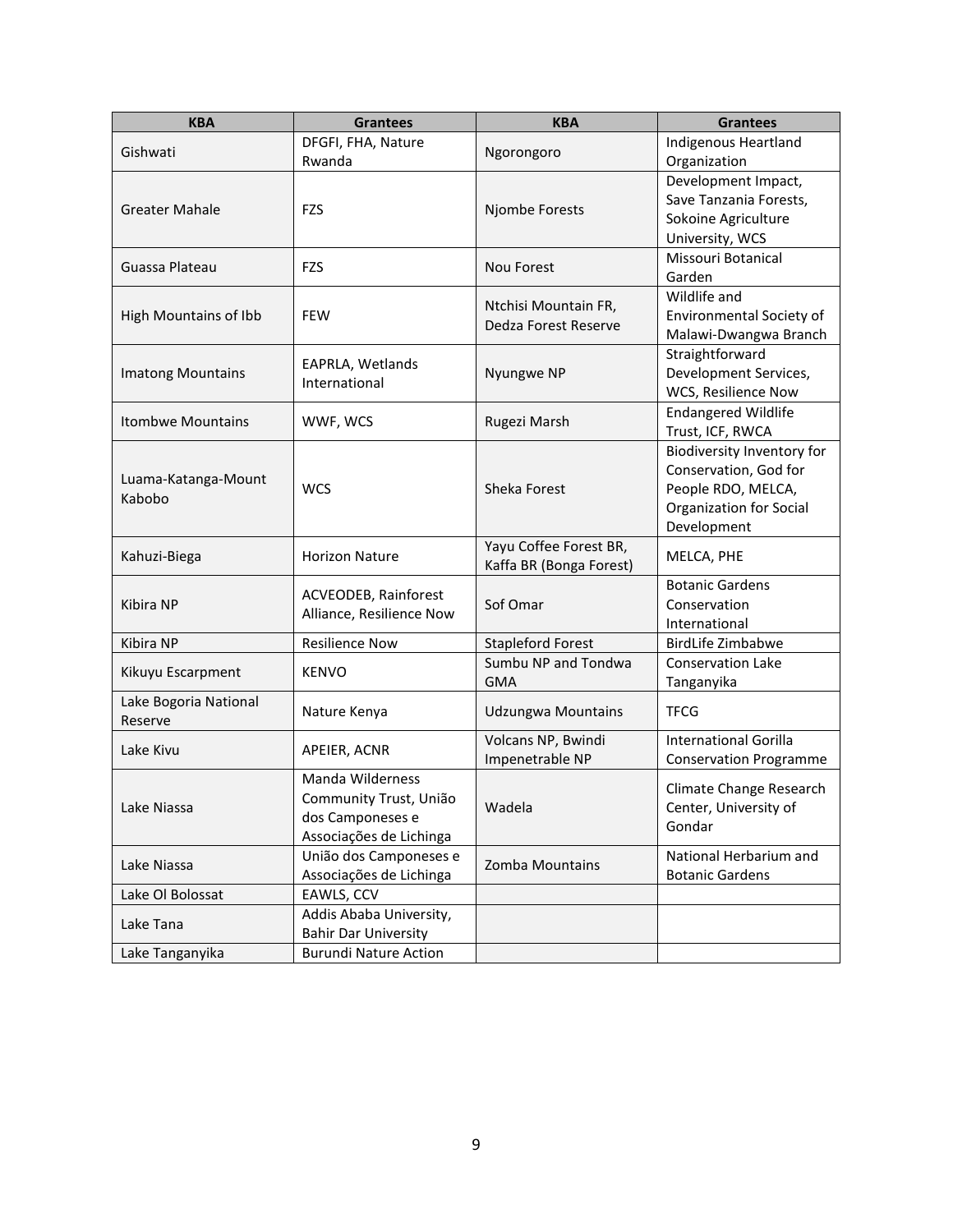The RIT and Secretariat will need to respond to the following challenges in the final eighteen months of operation.

- Close grants across the portfolio and in so doing, ensure that results are captured, networks are formed, and to the extent possible, that impacts are sustained and that the grantees, themselves, continue to thrive.
- Promote a long-term vision for the Albertine Rift and Eastern Arc mountains, including engaging of donors for further support.
- Achieve the targets in the GEF results framework, particularly in relation to policy mainstreaming, private sector best practice, and sustainable finance.
- Promote networks of grantees across varying geographies or themes.
- Showcasing of grantee accomplishments.

## **3. Portfolio Highlights by Strategic Direction**

# *Strategic Direction 1: mainstream biodiversity into wider development policies, plans and projects to deliver the co-benefits of biodiversity conservation, improved local livelihoods and economic development in priority corridors*

This Strategic Direction is meant to (1) engage civil society in local government planning processes, (2) leverage donor funding for development activities to address causes of environmental degradation, (3) mainstream conservation into national policies and plans, and (4) facilitate engagement between civil society and private sector to both benefit biodiversity and reduce poverty. As originally conceived, this only applied in Burundi, parts of DRC, Rwanda, Malawi, parts of Tanzania, Zambia, and Ethiopia, but not Yemen, Zimbabwe, Mozambique, South Sudan, or selected parts of DRC or Tanzania. The portfolio evolved to consider this Strategic Direction relevant throughout the hotspot. The challenges, to date, have been finding grantees to meaningfully engage with the private sector and to meaningfully "mainstream" biodiversity into national development plans. On the other hand, almost all grantees address local livelihoods – not only in this Strategic Direction but in Strategic Direction 2 (improved KBA management), as well. In fact, many grants categorized as SD 2 could well be categorized as SD 1. To not address local livelihoods when working in this hotspot is to risk irrelevance.

### *Highlight from the past year*

Addis Ababa University (AAU) completed its grant promoting the conservation of *Labeobarbus* species of fish and the better management of Lake Tana in Ethiopia. The grant involved biological surveys of the fish and habitat and socio-economic and knowledge/attitude/practice surveys of the fisherfolk and surrounding communities. AAU also established a hatchery, ran a semi-intensive production experiment with the Bahir Dar Fisheries Research Center, organized multiple public awareness raising activities, and advocated for improved policies for lake management. As a result:

- AAU worked with the Bahir Dar Fisheries Research Center, Bahir Dar University, and a local NGO called Fish for All. In other words, the grant from CEPF to AAU actually reached four organizations, not one.
- AAU worked closely with the Amhara Regional Government on lake management policy, thereby beginning the process of mainstreaming biodiversity into sectoral policy.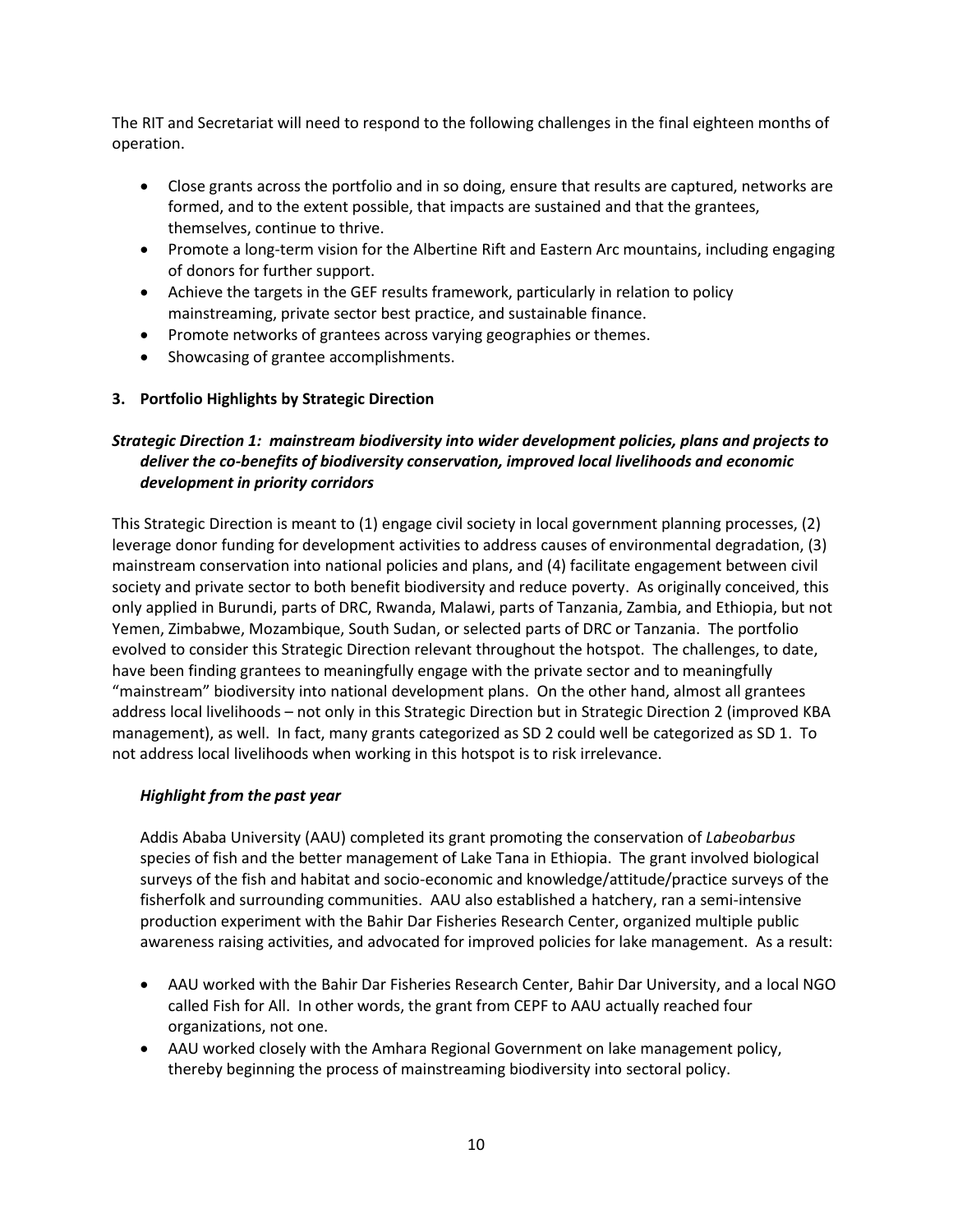- AAU was one of many contributors to a process that ultimately saw Lake Tana declared as UNESCO biosphere reserve covering 697,200 hectares. Certainly, this was not the work of AAU alone, or AAU only acting with CEPF money, nor does the creation of a UNESCO biosphere reserve equate directly to improved management. However, it is a vital step in raising awareness and generating more government support.
- 150 men and 50 women were trained and are now better managers of aquatic resources.
- 7 men and 5 women have demonstrably increased income based on sustainable catfish farming.
- AAU demonstrated that a viable response to the destruction of *Labeobarbus spp.* habitat is the use of breeding pawns and canals that simulate feeder rivers.
- AAU demonstrated that human populations are willing to adopt environmentally benign aquaculture practices in lieu of non-sustainable wild capture of *Labeobarbus spp.* from Lake Tana.

# *Strategic Direction 2: improve the protection and management of the KBA network throughout the hotspot*

This Strategic Direction is meant to (1) improve the protection status of KBAs, (2) facilitate the engagement of civil society in environmental impact assessments and other processes meant to protect sites, and (3) identify new KBAs in the hotspot. This strategic direction has received the greatest interest from grantees, reflecting their capacity to implement such work. As stated above, the majority of projects in this area include elements of SD 1 to improve local livelihoods.

### *Highlight from the past year*

The Wildlife and Environmental Society of Malawi (WESM) completed its grant promoting local popular awareness of the need to conserve the Ntchisi Mountain and Dedza Mountain forest reserves and advocating for more consistent use of environmental impact assessments in and around these reserves. WESM designed and implemented information campaigns, prepared and advocated for adoption of EIA guidelines, and trained government personnel from Malawi's Environmental Affairs Department, department of forestry, and CSOs in how to participate in EIAs. As a result:

- WESM worked with two other CSOs, the Centre for Environmental Policy and Advocacy (CEPA) and Coordination Unit for Rehabilitation of the Environment (CURE).
- WESM worked with three government agencies: National Parks and Wildlife, Forestry, and Environmental Affairs.
- Improved the management of 3,237 hectares in the Ntchisi Mountain Forest Reserve, with indirect benefits to 129,000 people.
- Improved the management of 225 hectares in the Dedza Mountain Forest Reserve, with indirect benefits to 20,000 people.
- Trained 1,452 men and 1,557 women in EIA processes.
- The Government of Malawi enacted a policy on the application of EIA guidelines in and around protected areas.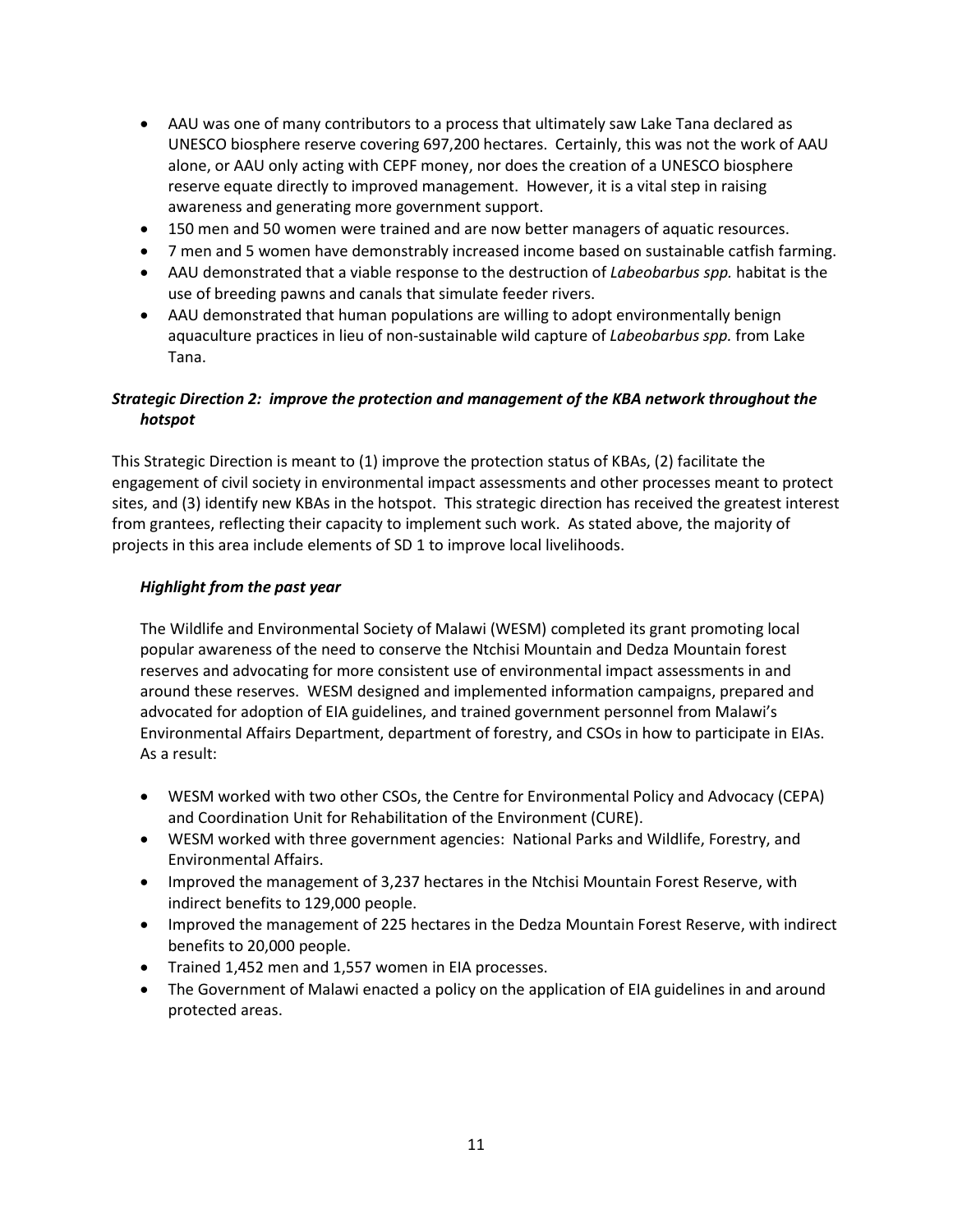# *Strategic Direction 3: initiate and support sustainable financing and related actions for the conservation of priority KBAs and corridors*

This Strategic Direction is meant to support CSOs to develop (1) forest carbon partnerships and projects and (2) non-carbon PES schemes and other market mechanisms, particularly for freshwater KBAs. It also (3) supports CSOs to improve their management financial capacity and (4) supports the development of the civil society sector in Eritrea, South Sudan, and Yemen. As originally conceived, these investment priorities did not apply in all parts of the hotspot, but per the Mid-Term Assessment, these investment priorities now apply to the whole region – particularly Kenya and Uganda.

## *Highlight from the past year*

The Kijabe Environment Volunteers (KENVO) in Kenya completed its grant to initiate actions leading to the eventual creation of a payment for ecosystem services scheme in the Kikuyu Escarpment. The project was designed to engage upstream "sellers" of water services (in other words, communities practicing better watershed management), engage downstream "buyers" of water services (e.g., utilities, bottlers), and facilitate links and outright agreements between the two. As a result:

- The Water Resources User Association (WRUA) of Kamiti and the Community Forest Associations (CFAs) of Kieni and Kamae were trained in the writing and negotiation of contracts. This included training for 181 men and 63 women.
- Gatandu Water and Sanitation Company of Tatu City was engaged for a possible future agreement.
- KENVO engaged the Kenya Forest Service, the Kenya Forest Research Institute, and the Kiambu county government.
- KENVO created two local private sector platforms (called *Boresha* Kamae and *Boresha* Kieni) that include representatives from tea, coffee, pineapple, and dairy industries, as potential buyers of water services or as corporate social responsibility contributors.
- 30,000 hectares of the Kikuyu Escarpment are under marginally better management through the better awareness of the WRUAs and CFAs and through the revision of management plan with improved grazing and harvesting regulations.
- 300 men and 200 women received increases in income through KENVO-facilitated sale of seedlings.

## **4. Collaboration with CEPF Donors, Other Donors, and Local Government**

CEPF works with donors at the level of the Secretariat, the RIT, and via individual grantees. At a grantee level, collaboration is robust, if not mandatory. Very few project ideas, if any, are put forward absent some level of coordination, if not outright advance approval, from relevant local authorities, and most grantees are working with other CSOs/NGOs, if only because CEPF funds, alone, are not enough to achieve a project's long-term goals. By design, CEPF encourages individual grantees to leverage grant money in the name of their organizations, as CEPF's goal is to promulgate – *not own* – the approach to conservation outlined in the Ecosystem Profile.

The RIT and Secretariat integrate the collaborative efforts of the grantees and pursue their own network to further the cause. This includes frequent exchange with representatives of CEPF donors and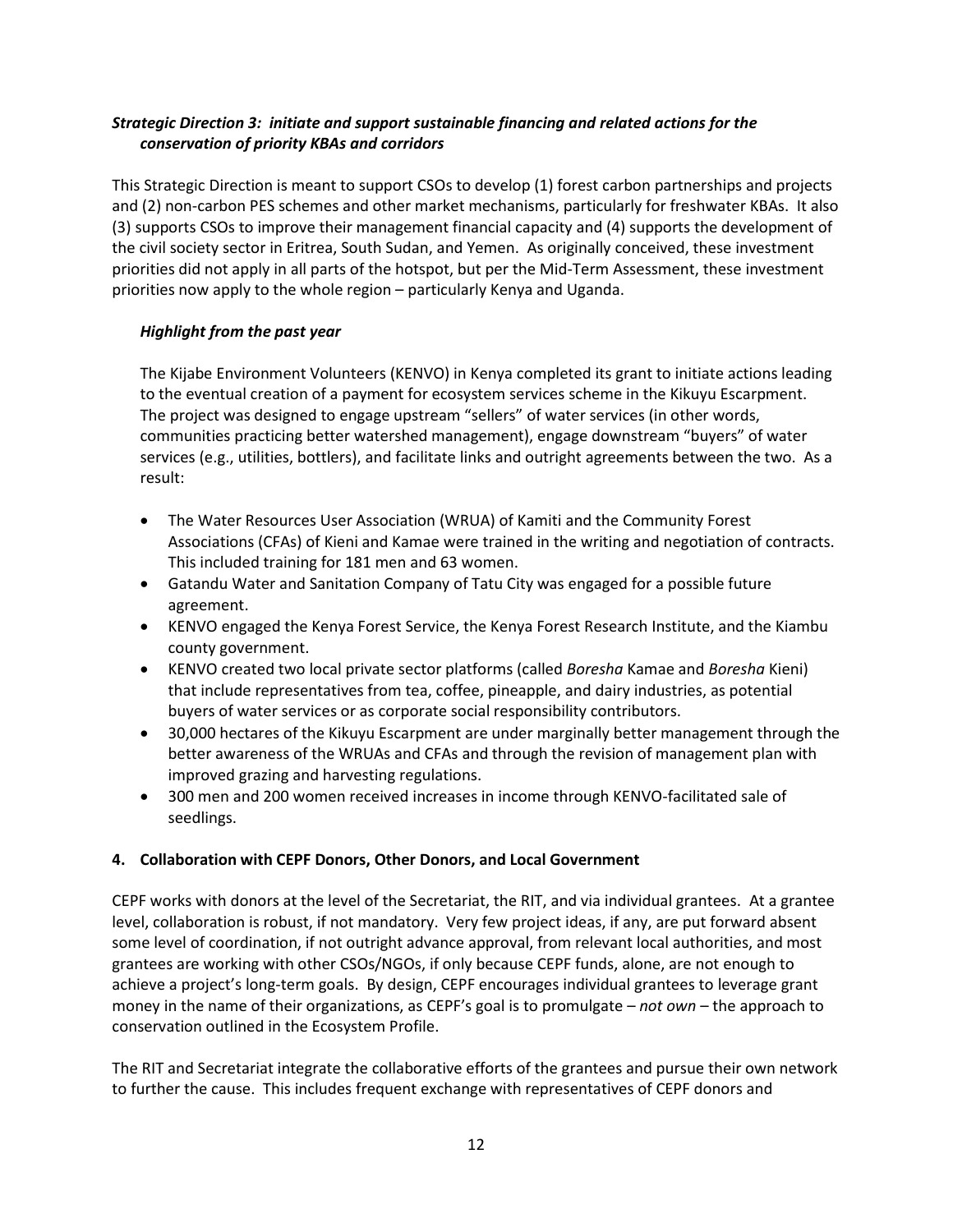purposeful collaboration with in-country representatives, particularly the GEF/UNDP Small Grants Programme in Kenya. BirdLife promotes the KBA methodology and CEPF priorities via its formal network of partnerships. In a particular example from the past year, BirdLife, via a consulting contract from the Secretariat, prepared the Long-Term Vision for the Albertine Rift and Eastern Arc Mountains, securing the endorsement of relevant agencies in Kenya and Uganda and from the major international conservation NGOs.

## **5. Conclusion**

The CEPF grants portfolio in the Eastern Afromontane is proceeding well. Grants have been awarded in line with the capacity of grantees. The challenge in the final 18 months of the program will be to consolidate results, promote the sustainability of successful projects, engage donors to provide further funding to relevant grantees, and engage government stakeholders to effectively "mainstream" biodiversity conservation into their operations.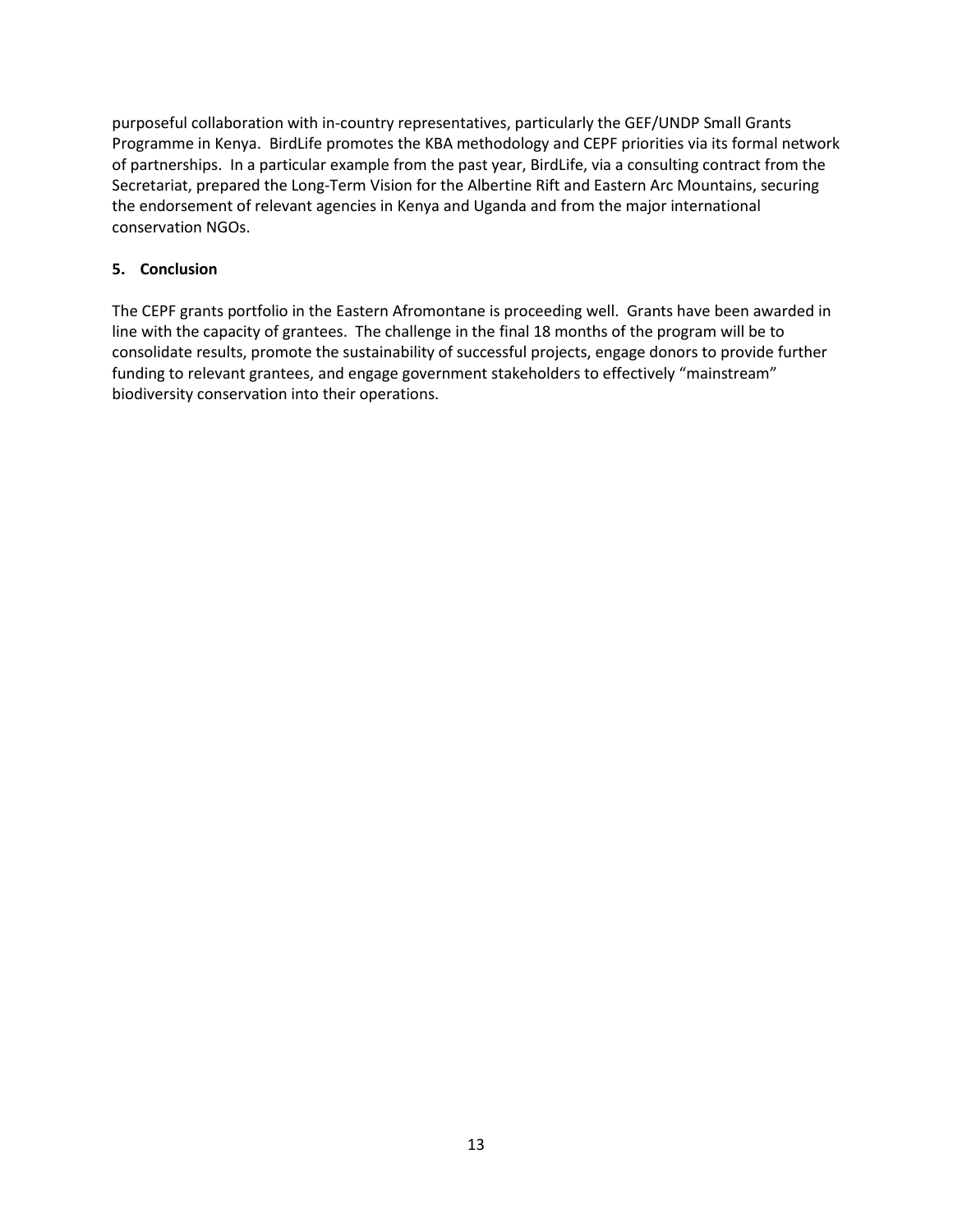#### **6. Summary Figures**





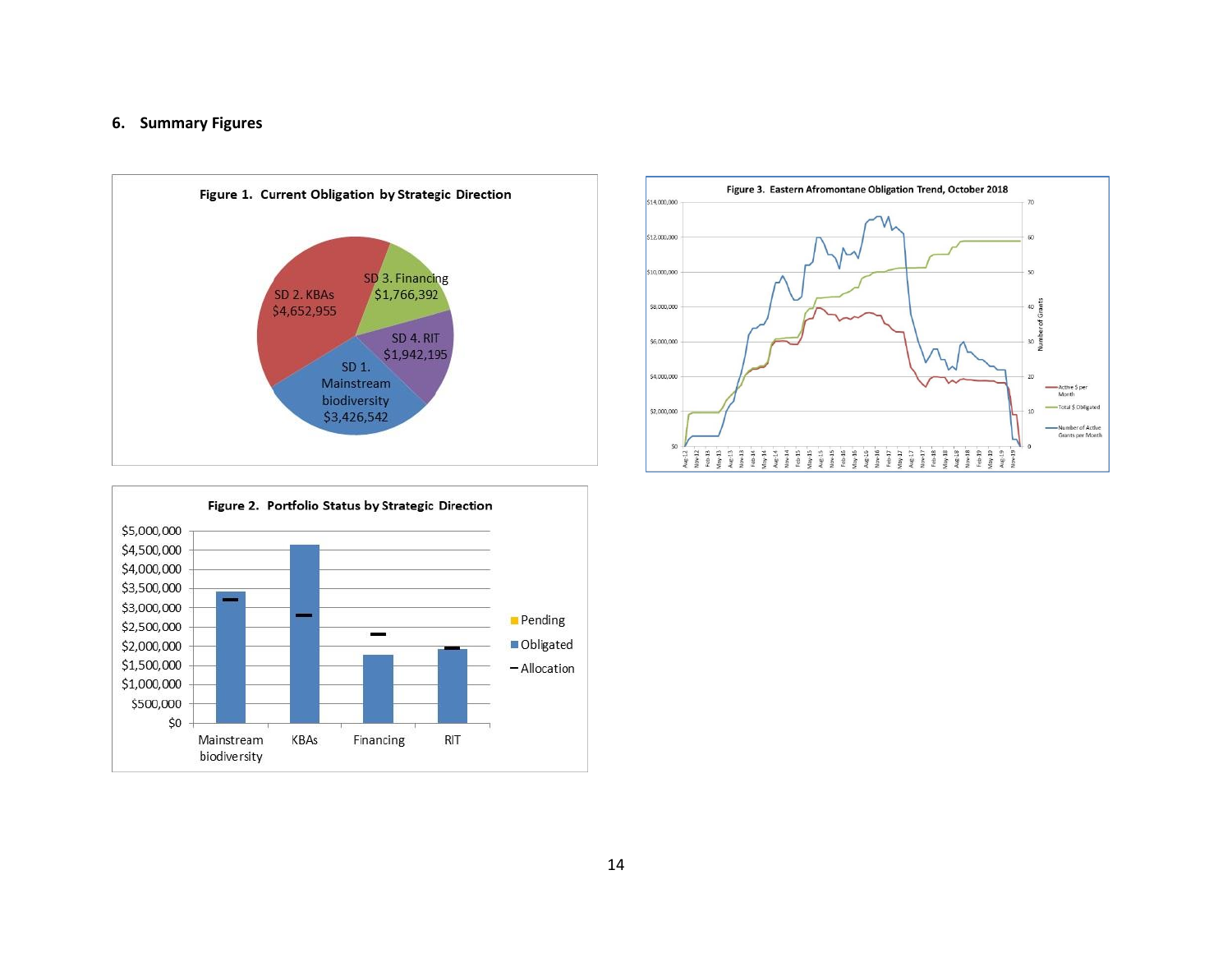# **7. Update on Progress Toward Targets in the Portfolio Logical Framework**

| <b>Objective</b>                                                                                                     | <b>Targets</b>                                                                                                                                                                                                                                                                    | <b>Results</b>                                                                                                                                                                                                                                       |
|----------------------------------------------------------------------------------------------------------------------|-----------------------------------------------------------------------------------------------------------------------------------------------------------------------------------------------------------------------------------------------------------------------------------|------------------------------------------------------------------------------------------------------------------------------------------------------------------------------------------------------------------------------------------------------|
|                                                                                                                      | At least 60 civil society actors<br>participate in conservation programs<br>guided by the ecosystem profile<br>The conservation community in the<br>Hotspot is better organized, shows<br>improved capacities, and has<br>improved collaboration with<br>development stakeholders | 156 projects were granted to 98 unique grantees (not counting subgrantees)<br>between 2012 and 2018                                                                                                                                                  |
|                                                                                                                      |                                                                                                                                                                                                                                                                                   | More than 90 Civil Society Organisations were trained through the RIT-led<br>capacity building programme (with FFI, TBA and CLP). This included 187<br>individuals (67 female). Ten experience-exchange visits were organized<br>across the hotspot. |
| Strengthening the involvement and<br>effectiveness of civil society in                                               |                                                                                                                                                                                                                                                                                   | In total, 18,901 people benefited from training provided by grantees (over<br>6,900 female). 14 new networks were established, and 18 new CSOs were<br>created.                                                                                      |
| achieving conservation and<br>management of globally important<br>biodiversity in the Eastern<br>Afromontane Hotspot | At least 25 priority key biodiversity<br>areas with strengthened protection<br>and management, representing at<br>least 1.2 million hectares, and<br>including at least 500.000 hectares<br>of new protected areas.                                                               | Projects were implemented at 76 individual KBAs, including 40 priority KBAs<br>35 KBAs have strengthened management (32 terrestrial), representing<br>3,772,218 hectares of KBA and including 1,198,266 hectares of new<br>protected areas           |
|                                                                                                                      | At least 1.7 million hectares of<br>production landscapes under<br>improved management for<br>biodiversity conservation and<br>ecosystem services.                                                                                                                                | Grantees improved the management of 734,750 hectares of production<br>landscapes                                                                                                                                                                     |
|                                                                                                                      | New sustainable financing schemes<br>exist for at least one priority site in<br>each of the priority corridors.                                                                                                                                                                   | 6 sustainable financing mechanisms have been/are being supported: 3 REDD<br>(2 in DRC, 1 in Kenya) and 3 PES (1 in Uganda, 2 in Kenya). Only 2 are in a<br>priority corridor (DRC)                                                                   |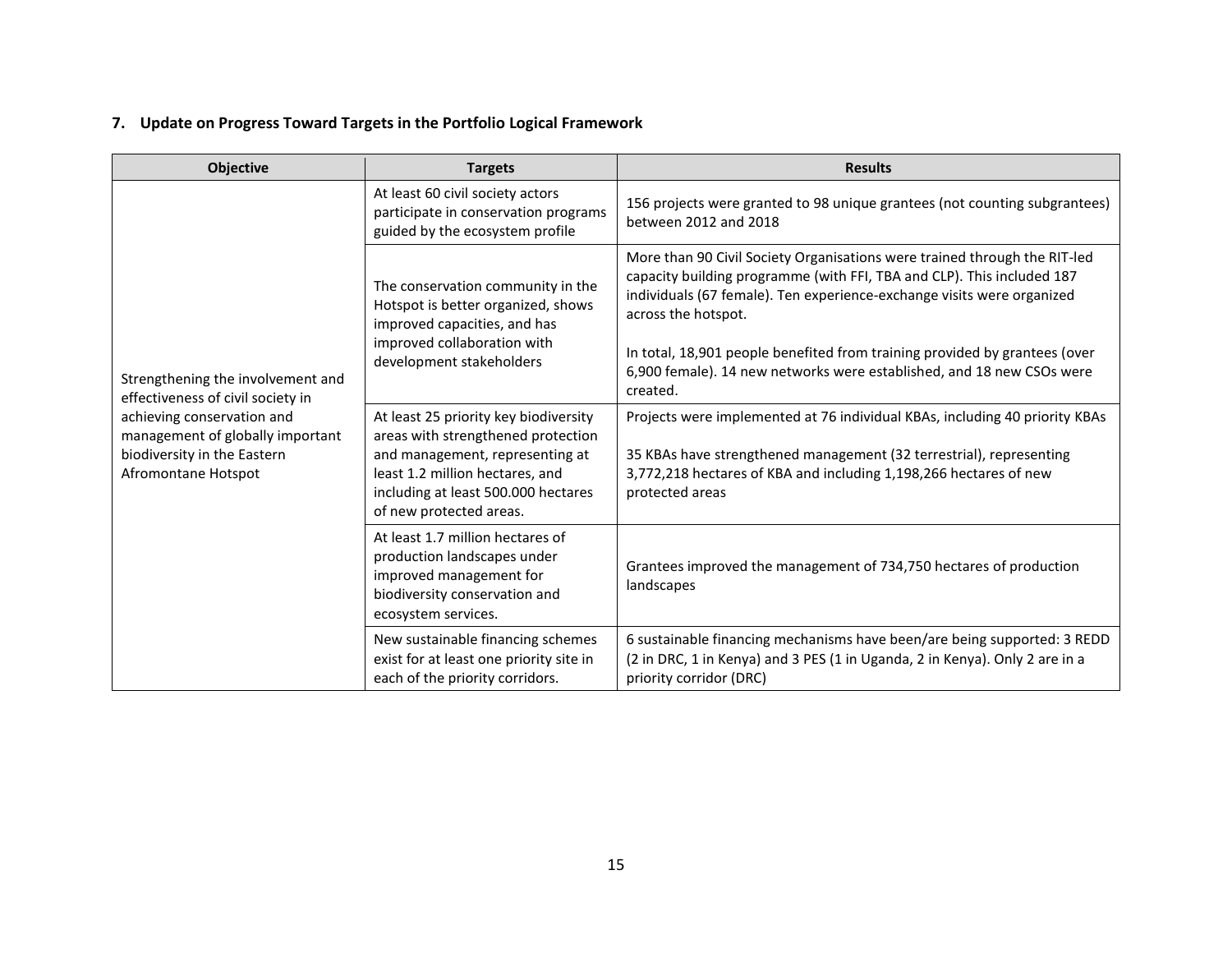| <b>Intermediate Outcomes</b>                                                                                                                                                            | <b>Intermediate Indicators</b>                                                                                                                                                                               | <b>Results</b>                                                                                                                                                                                                                     |
|-----------------------------------------------------------------------------------------------------------------------------------------------------------------------------------------|--------------------------------------------------------------------------------------------------------------------------------------------------------------------------------------------------------------|------------------------------------------------------------------------------------------------------------------------------------------------------------------------------------------------------------------------------------|
| Outcome 1:<br>Biodiversity mainstreamed into                                                                                                                                            | Number of local and community<br>development plans or other<br>processes in which biodiversity<br>conservation priorities and actions<br>are incorporated through civil<br>society engagement in the process | 20 new local development plans (Village by-laws, Local Action Plans, etc)<br>have been agreed with government and other stakeholders, which include<br>conservation considerations.                                                |
| wider development policies, plans<br>and projects, delivering the co-<br>benefits of biodiversity conservation,<br>improved local livelihoods and<br>economic development in 4 priority | Number of national development<br>plans or other processes in which<br>biodiversity conservation priorities<br>and actions are incorporated<br>through civil society engagement                              | 7 projects mainstreamed directly into national and sub-national<br>development plans/policies while 2 more aimed at influencing wider<br>audiences                                                                                 |
| corridors (and associated KBA<br>groups) and 7 countries.<br>\$3,200,000                                                                                                                | Amount of funding directed at<br>livelihood activities (using CEPF<br>investment as leverage) which also<br>benefit biodiversity conservation in<br>and around KBAs in priority corridors                    | US\$ 1,254,740 has been leveraged directly for livelihood activities                                                                                                                                                               |
|                                                                                                                                                                                         | Number of private sector ventures<br>which benefit biodiversity and local<br>livelihoods                                                                                                                     | 2 projects engaged with private sector ventures- one in Burundi (Rainforest<br>Alliance, tea factory) and one in Malawi (honey production). [NB 5<br>additional projects under this Investment Priority are still to be assessed.] |
|                                                                                                                                                                                         | Number of terrestrial KBAs under<br>enhanced protection status and<br>number of hectares covered.                                                                                                            | 32 Terrestrial KBAs are under improved management covering 3,652,219<br>hectares                                                                                                                                                   |
| <b>Outcome 2:</b><br>Improved protection and<br>management of the KBA network<br>through involvement of civil society                                                                   | Number of management plans<br>developed or improved, with<br>enhanced implementation<br>underway, and number of hectares<br>covered.                                                                         | 16 management plans were developed or improved, encompassing<br>1,855,241 hectares                                                                                                                                                 |
| \$2,800,000                                                                                                                                                                             | Number of engagements of civil<br>society in EIA and site safeguard<br>processes resulting in strengthened<br>implementation at the most urgently<br>threatened sites                                        | 12 projects supported EIA engagements at urgently threatened sites; this<br>includes EIA training, monitoring, networking, and active community /<br>government / private sector engagement                                        |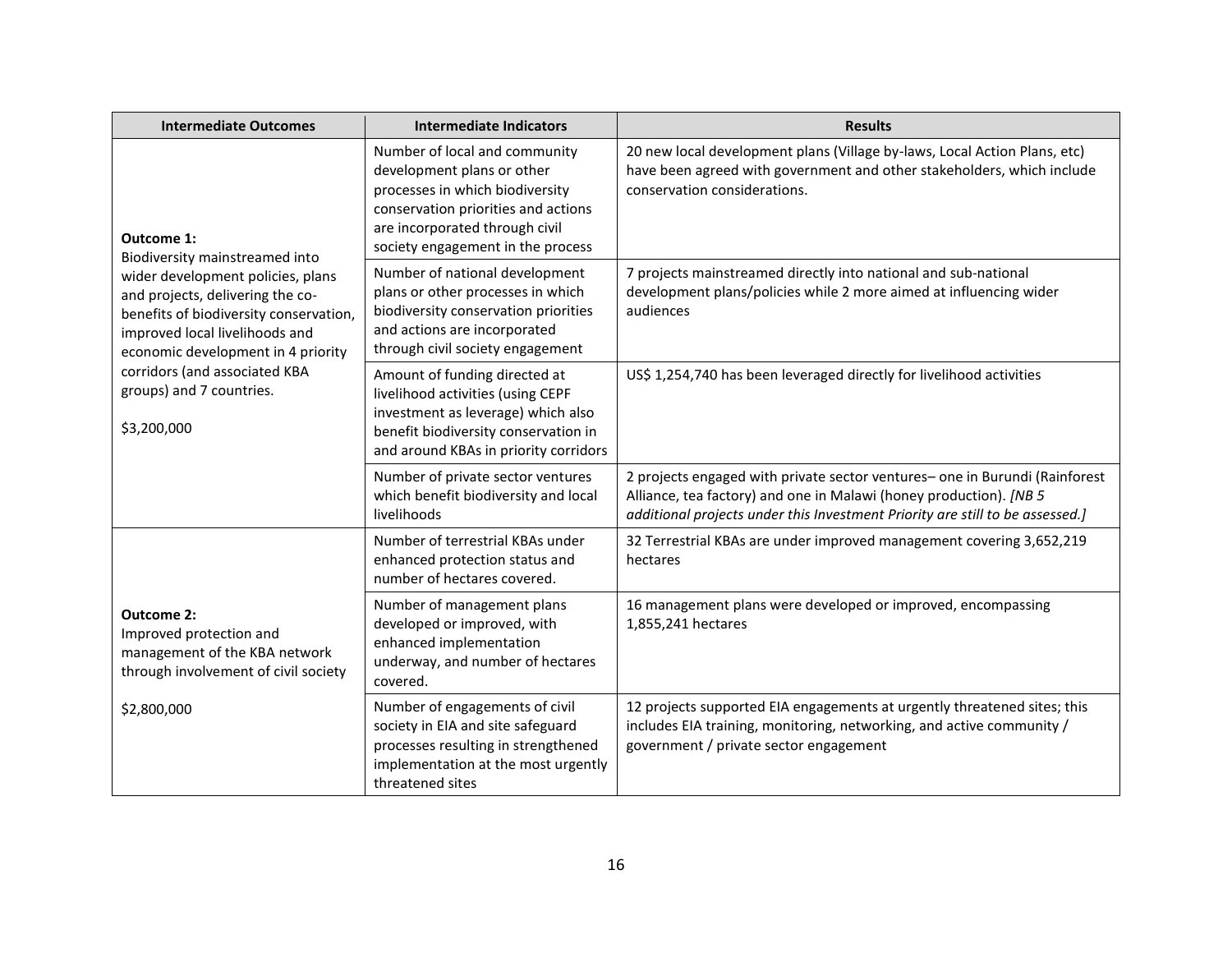| <b>Intermediate Outcomes</b>                                                                                                                                                                                                                                                                                           | <b>Intermediate Indicators</b>                                                                                                                                                                 | <b>Results</b>                                                                                                                                                                                                                                                                                                                                                                                                                                                                                                                                                                        |
|------------------------------------------------------------------------------------------------------------------------------------------------------------------------------------------------------------------------------------------------------------------------------------------------------------------------|------------------------------------------------------------------------------------------------------------------------------------------------------------------------------------------------|---------------------------------------------------------------------------------------------------------------------------------------------------------------------------------------------------------------------------------------------------------------------------------------------------------------------------------------------------------------------------------------------------------------------------------------------------------------------------------------------------------------------------------------------------------------------------------------|
|                                                                                                                                                                                                                                                                                                                        | Number of new KBAs identified and<br>changes in KBAs status resulting<br>from an improved knowledge and<br>information (including sites for<br>irreplaceable plant diversity)                  | 1 new KBA (in Kenya) has already been added to the list; 5 additional new<br>KBAs are under assessment following the new KBA standard. 6 Projects<br>focused on updating the "biodiversity potential" status of under-researched<br>KBAs. Together this makes 12 KBAs with new information.                                                                                                                                                                                                                                                                                           |
| <b>Outcome 3:</b>                                                                                                                                                                                                                                                                                                      | Number of forest carbon<br>partnerships and projects<br>established and achieving<br>biodiversity conservation objectives<br>in each of three priority corridors<br>and in two individual KBAs | 1 Project (in Kenya) has just started selling its first credits. One other project<br>completed REDD+ feasibility assessments for 2 KBAs in the DRC.<br>In addition, on advice of the Board in 2015, 3 new projects were funded in<br>Uganda and Kenya supporting the development of water-related PES<br>projects                                                                                                                                                                                                                                                                    |
| Financing mechanisms established in<br>4 priority corridors and 2 additional<br>sites ensuring substantial long-term<br>financing for conservation activities<br>in the most important sites, and<br>conservation community enabled to<br>raise funds and develop similar<br>mechanisms in the Hotspot.<br>\$2,300,000 | Increased levels of CSO capacity in<br>all Hotspot countries for<br>conservation fund raising and<br>project management                                                                        | Training was provided to CSOs in 13 countries - i.e. in all countries besides<br>Saudi Arabia and Eritrea<br>Three regional training programs were specifically aimed at fundraising (CLP<br>Ethiopia, Mozambique, Rwanda), + producing the book in Arabic and<br>Portuguese.<br>Five training programs were specifically aimed at grants project<br>management (TBA TZ, RW, KE + financial management, communications in<br>Ethiopia).<br>Three trainings were part of 5-year assessment: INTRINSIC Uganda and<br>Zimbabwe, women networking.<br>Development of Master Class concept |
|                                                                                                                                                                                                                                                                                                                        | New conservation community<br>developed and playing an effective<br>role in KBA conservation in Eritrea,<br>South Sudan, and Yemen                                                             | 7 grants included engagements in these countries, including capacity needs<br>assessments (all 3 countries) and training/networking (Yemen and South<br>Sudan). Unfortunately, in none of the 3 countries is active KBA conservation<br>ongoing due to political circumstances.                                                                                                                                                                                                                                                                                                       |
| <b>Outcome 4:</b><br>Strategic leadership and effective<br>coordination of CEPF investment                                                                                                                                                                                                                             | All groups receiving grants achieve a<br>satisfactory score on final<br>performance scorecard                                                                                                  | Not assessed yet                                                                                                                                                                                                                                                                                                                                                                                                                                                                                                                                                                      |
| provide, and a broad constituency of<br>civil society groups built across                                                                                                                                                                                                                                              | RIT performance in fulfilling<br>approved terms of reference                                                                                                                                   | Not assessed yet                                                                                                                                                                                                                                                                                                                                                                                                                                                                                                                                                                      |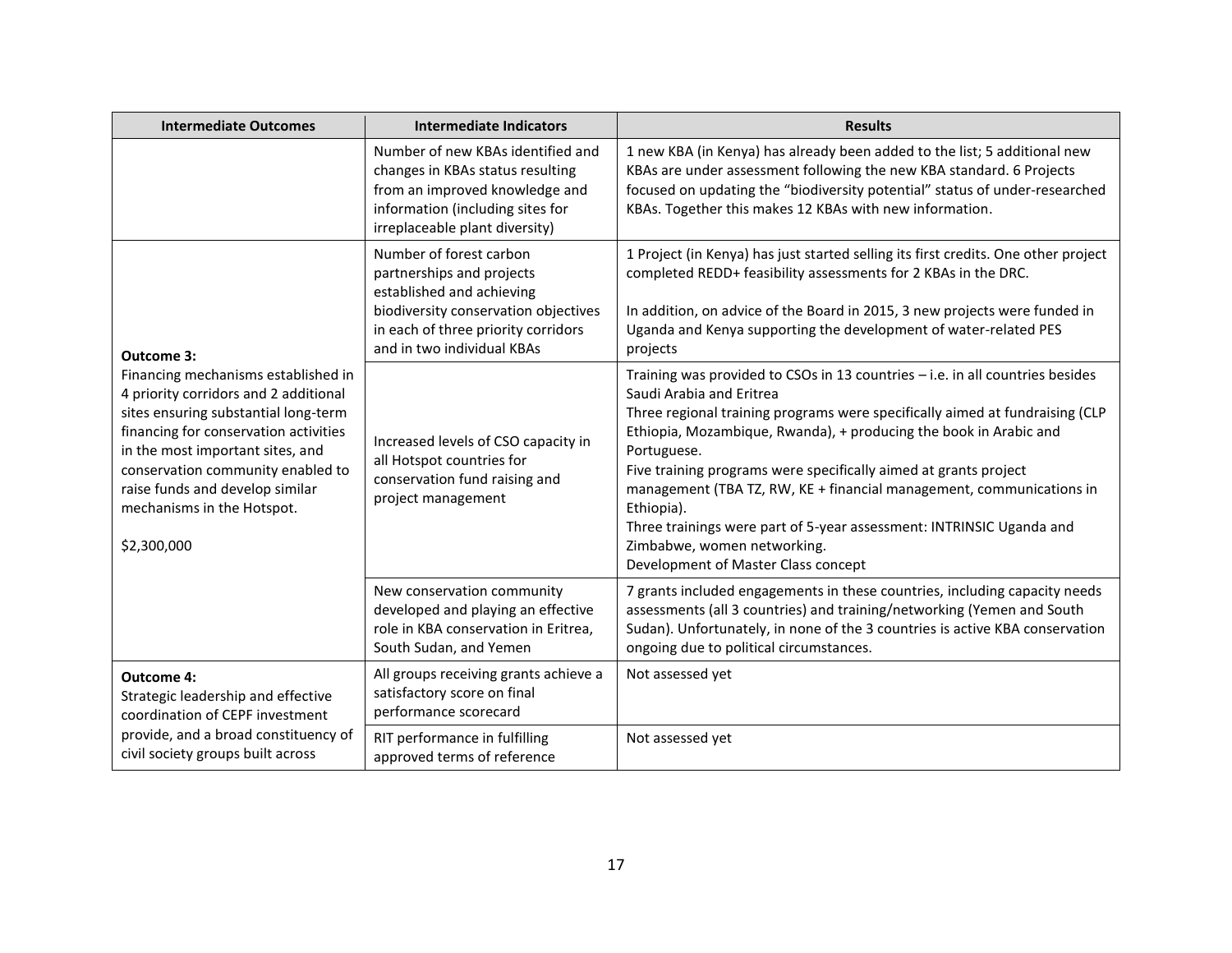| <b>Intermediate Outcomes</b>                                                               | Intermediate Indicators                                                                                                            | <b>Results</b>                                                                                                                                                                                                        |
|--------------------------------------------------------------------------------------------|------------------------------------------------------------------------------------------------------------------------------------|-----------------------------------------------------------------------------------------------------------------------------------------------------------------------------------------------------------------------|
| institutional and political<br>boundaries, through a Regional<br>implementation team (RIT) | All civil society groups in investment<br>areas know CEPF and are given equal<br>chance to participate to in call for<br>proposals | In total, CEPF received 1,097 applications over 19 calls for proposals<br>between 2012 and 2018                                                                                                                       |
| \$1,500,000                                                                                | Amount of co-funding (for activities<br>implemented by CEPF grantees) that<br>have been facilitated by the RIT                     | Overall, grantees leveraged USD 8.3 million. CEPF leveraged USD 2.2 million<br>for the hotspot from the additional GEF funds. In total, USD 10.5 million has<br>been leveraged so far (of a target of USD 15 million) |
|                                                                                            | At least 60% of the CEPF grantees<br>have improved management<br>capacities thanks to RIT capacity<br>building activities.         | Not assessed yet                                                                                                                                                                                                      |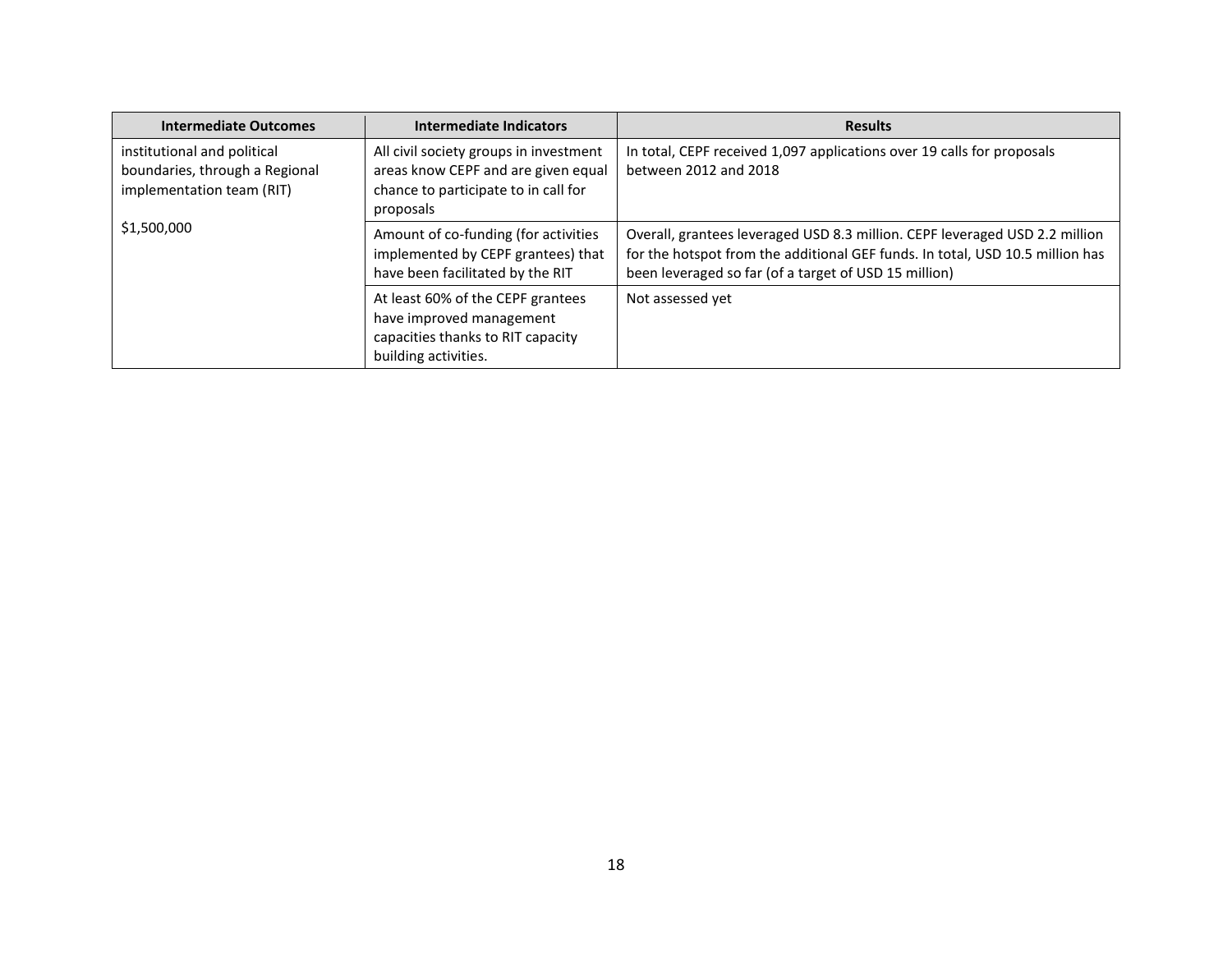# **8. All Awarded Grants, by Start Date**

| No.            | <b>CEPF ID</b> | Organization                                       | <b>SD</b>      | Country              | <b>Obligated</b><br><b>Amount</b> | <b>Start Date</b> | <b>End Date</b> |
|----------------|----------------|----------------------------------------------------|----------------|----------------------|-----------------------------------|-------------------|-----------------|
| $\mathbf{1}$   | 61682          | <b>BirdLife International</b>                      | 4              | <b>RIT</b>           | \$919,395                         | $Sep-12$          | Aug-17          |
| $\overline{2}$ | 61681          | <b>BirdLife International</b>                      | 4              | <b>RIT</b>           | \$477,717                         | $Sep-12$          | Aug-17          |
| 3              | 62242          | Ethiopia Wildlife and Natural History Society      | 4              | <b>RIT</b>           | \$102,888                         | $Oct-12$          | Aug-17          |
| 4              | 62582          | <b>BirdLife Zimbabwe</b>                           | $\overline{2}$ | Zimbabwe             | \$129,390                         | $May-13$          | Apr-15          |
| 5              | 62605          | Albertine Rift Conservation Society                | $\overline{2}$ | Multiple             | \$57,310                          | $May-13$          | Dec-13          |
| 6              | 62603          | <b>MICAIA</b>                                      | $\overline{2}$ | Mozambique           | \$80,993                          | $May-13$          | Aug-15          |
| $\overline{7}$ | 62562          | <b>MELCA</b>                                       | $\overline{2}$ | Ethiopia             | \$117,229                         | Jun-13            | <b>Nov-14</b>   |
| 8              | 63512          | Royal Botanic Gardens, Kew                         | $\overline{2}$ | Mozambique           | \$69,415                          | Jun-13            | $Jun-16$        |
| 9              | 62584          | Fauna & Flora International                        | $\overline{2}$ | Mozambique           | \$79,552                          | Jun-13            | Mar-16          |
| 10             | 62590          | Fauna & Flora International                        | $\overline{2}$ | Tanzania             | \$158,026                         | $Jun-13$          | $Sep-15$        |
| 11             | 62598          | Frankfurt Zoological Society                       | 2              | Tanzania             | \$259,385                         | Jul-13            | Jul-17          |
| 12             | SG60814        | Gordon, Ian                                        | $\mathbf{1}$   | Multiple             | \$3,983                           | $Jul-13$          | $Oct-13$        |
| 13             | 62610          | <b>Wildlife Conservation Society</b>               | $\overline{2}$ | Congo-DRC            | \$187,300                         | Aug-13            | Dec-15          |
| 14             | SG61613        | <b>Additive Adventure</b>                          | 3              | Mozambique           | \$20,000                          | $Sep-13$          | $Oct-14$        |
| 15             | SG61616        | Manda Wilderness Community Trust                   | $\mathbf{1}$   | Mozambique           | \$19,995                          | $Sep-13$          | <b>Nov-14</b>   |
| 16             | 62575          | <b>Burundi Nature Action</b>                       | 2              | Burundi              | \$74,351                          | Sep-13            | Sep-15          |
| 17             | 62574          | Foundation for Endangered Wildlife                 | $\overline{2}$ | Yemen                | \$108,000                         | $Sep-13$          | Mar-16          |
| 18             | SG61620        | Development Impact                                 | $\mathbf{1}$   | Tanzania             | \$20,000                          | $Oct-13$          | Apr-15          |
| 19             | SG61628        | Africa Wildlife Foundation                         | 3              | Kenya                | \$19,980                          | $Oct-13$          | $Sep-14$        |
| 20             | SG61601        | Enviromatics - Amjad and Majdi Salameh Company     | 3              | Yemen                | \$19,825                          | $Oct-13$          | Mar-14          |
| 21             | SG61806        | International Gorilla Conservation Programme       | 3              | Rwanda; Uganda       | \$19,710                          | $Oct-13$          | Dec-14          |
| 22             | 63386          | <b>Wildlife Conservation Society</b>               | $\mathbf{1}$   | Tanzania             | \$149,855                         | $Oct-13$          | Oct-16          |
| 23             | 63341          | Addis Ababa University                             | $\mathbf{1}$   | Ethiopia             | \$197,435                         | <b>Nov-13</b>     | Jun-18          |
| 24             | SG62131        | União dos Camponeses e Associações de Lichinga     | $\mathbf{1}$   | Mozambique           | \$19,905                          | $Nov-13$          | $Oct-14$        |
| 25             | 63370          | Frankfurt Zoological Society                       | 1              | Ethiopia             | \$149,213                         | <b>Nov-13</b>     | Dec-16          |
| 26             | SG62876        | God for People Relief and Development Organisation | $\mathbf{1}$   | Ethiopia             | \$20,000                          | <b>Nov-13</b>     | <b>Nov-14</b>   |
| 27             | 63362          | Rainforest Alliance, Inc.                          | $\mathbf{1}$   | Burundi              | \$157,964                         | <b>Nov-13</b>     | Dec-15          |
| 28             | SG62738        | Ukizintambara, Tharcisse                           | 3              | Eritrea; South Sudan | \$16,000                          | <b>Dec-13</b>     | Aug-15          |
| 29             | SG62879        | <b>Resilience Now</b>                              | 1              | Burundi              | \$18,418                          | $Dec-13$          | $Jul-14$        |
| 30             | SG64277        | Wetlands International                             | 3              | South Sudan          | \$19,173                          | <b>Dec-13</b>     | $Mar-15$        |
| 31             | SG63237        | <b>Bahir Dar University</b>                        | $\mathbf{1}$   | Ethiopia             | \$19,994                          | Dec-13            | $Sep-15$        |
| 32             | SG64267        | Straightforward Development Services Ltd.          | $\mathbf{1}$   | Rwanda               | \$5,000                           | $Dec-13$          | Jun-14          |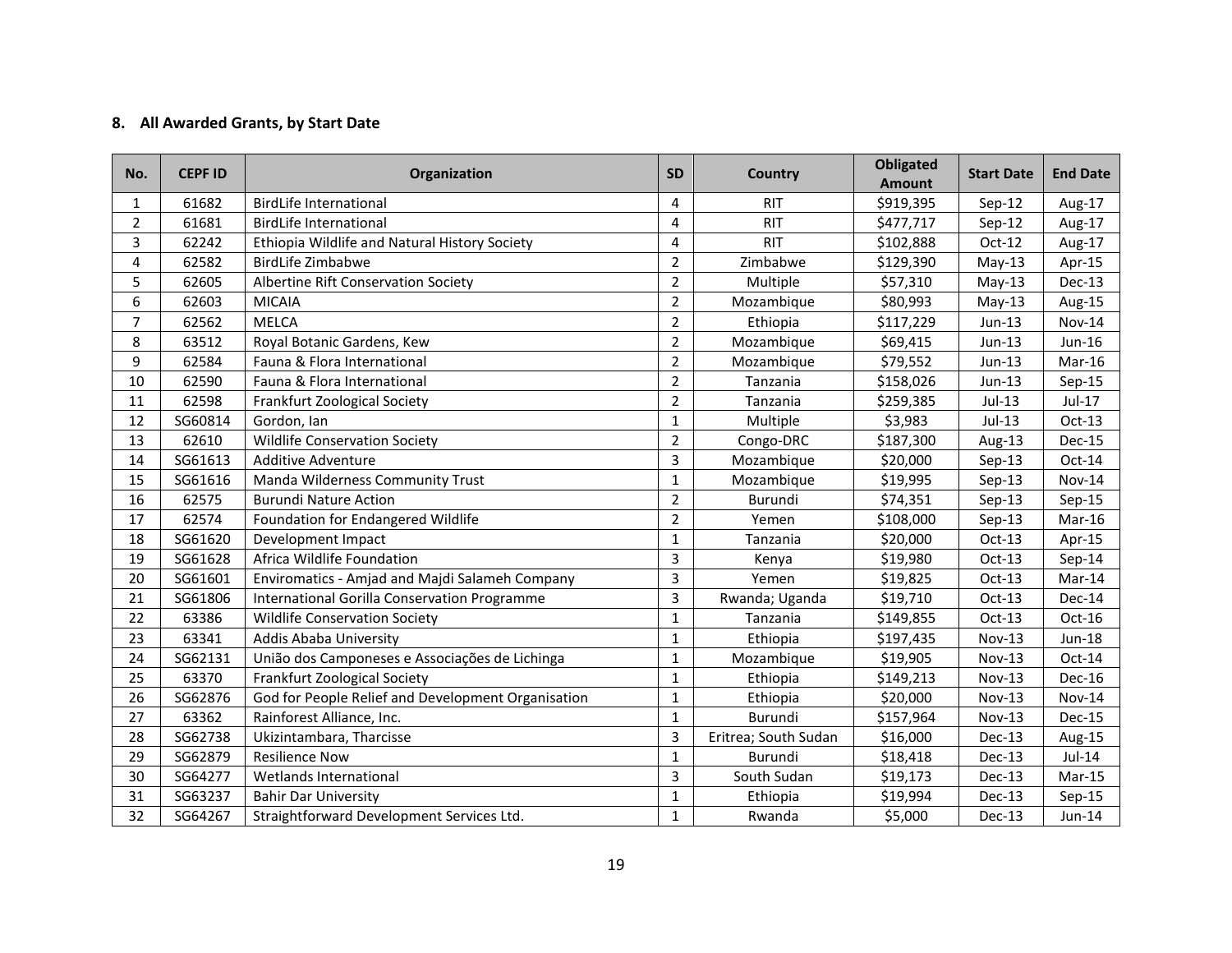| No. | <b>CEPF ID</b> | Organization                                               | <b>SD</b>      | Country     | <b>Obligated</b><br><b>Amount</b> | <b>Start Date</b> | <b>End Date</b> |
|-----|----------------|------------------------------------------------------------|----------------|-------------|-----------------------------------|-------------------|-----------------|
| 33  | SG63343        | <b>MELCA</b>                                               | $\mathbf{1}$   | Ethiopia    | \$8,540                           | Dec-13            | Dec-14          |
| 34  | 63406          | Sustainable Natural Resources Management Association       | $\mathbf{1}$   | Ethiopia    | \$164,584                         | Dec-13            | $Sep-17$        |
| 35  | SG64264        | Action Ceinture Verte pour l'Environnement                 | $\mathbf{1}$   | Burundi     | \$16,000                          | $Jan-14$          | Dec-14          |
| 36  | 63400          | Fauna & Flora International                                | 3              | Multiple    | \$157,412                         | Jan-14            | Jun-17          |
| 37  | SG64280        | Capacity Building and Leadership Institute                 | 3              | Tanzania    | \$19,857                          | Mar-14            | Jun-14          |
| 38  | 63410          | <b>Oxford University</b>                                   | $\mathbf{1}$   | Ethiopia    | \$99,626                          | Mar-14            | Jul-17          |
| 39  | 64411          | Association Burundaise Pour la Protection de la Nature     | $\overline{2}$ | Burundi     | \$175,943                         | May-14            | Sep-16          |
| 40  | 64392          | Misuku Beekepeers Association                              | $\mathbf{1}$   | Malawi      | \$59,993                          | $May-14$          | May-16          |
| 41  | 64756          | <b>Wildlife Conservation Society</b>                       | $\overline{2}$ | Congo-DRC   | \$199,582                         | Jun-14            | Dec-16          |
| 42  | SG65803        | <b>Eduardo Mondlane University</b>                         | $\mathbf{1}$   | Mozambique  | \$16,000                          | Jun-14            | <b>Nov-15</b>   |
| 43  | 64710          | <b>Horizon Nature</b>                                      | $\overline{2}$ | Congo-DRC   | \$87,700                          | Jun-14            | Dec-16          |
| 44  | 64667          | Action for Environmental Sustainability                    | $\overline{2}$ | Malawi      | \$123,099                         | Jun-14            | Mar-17          |
| 45  | 64724          | Wildlife and Environmental Society of Malawi               | $\overline{2}$ | Malawi      | \$149,273                         | Jun-14            | $Sep-17$        |
| 46  | 64404          | Population Health and Environment Ethiopia Consortium      | $\mathbf{1}$   | Ethiopia    | \$214,789                         | Jun-14            | Jun-17          |
| 47  | 64760          | Albertine Rift Conservation Society                        | $\overline{2}$ | Multiple    | \$209,999                         | Jun-14            | Aug-17          |
| 48  | SG65797        | East Africa Plant Red List Authority                       | 3              | South Sudan | \$19,500                          | Jul-14            | Apr-19          |
| 49  | 64766          | Sustainable Development of Agricultural Resources          | $\overline{2}$ | Yemen       | \$146,007                         | $Jul-14$          | Jun-16          |
| 50  | 64733          | <b>Forest of Hope Association</b>                          | $\overline{2}$ | Rwanda      | \$76,996                          | $Jul-14$          | Sep-17          |
| 51  | 64747          | Gullele Botanic Garden                                     | 2              | Ethiopia    | \$30,029                          | Jul-14            | Dec-16          |
| 52  | SG66115        | Save Tanzania Forests                                      | $\mathbf{1}$   | Tanzania    | \$19,485                          | Jul-14            | $Jan-16$        |
| 53  | SG66110        | Organisation pour la défense de l'environnement au Burundi | 3              | Burundi     | \$9,769                           | Aug-14            | $Oct-14$        |
| 54  | SG66118        | <b>Endangered Wildlife Trust</b>                           | 3              | Rwanda      | \$19,159                          | Sep-14            | $Oct-15$        |
| 55  | 64738          | <b>Association Rwandaise des Ecologistes</b>               | $\overline{2}$ | Rwanda      | \$25,000                          | Sep-14            | Aug-15          |
| 56  | SG67104        | Conservation Lake Tanganyika                               | $\overline{2}$ | Zambia      | \$8,864                           | Sep-14            | Aug-15          |
| 57  | SG67126        | Ahmed Yehia Ali                                            | 3              | Yemen       | \$18,207                          | $Oct-14$          | Feb-15          |
| 58  | SG67646        | University of Gondar                                       | $\mathbf{1}$   | Ethiopia    | \$18,663                          | Dec-14            | Jun-16          |
| 59  | SG68126        | <b>Oxford University</b>                                   | $\overline{2}$ | Ethiopia    | \$9,925                           | Feb-15            | Oct-15          |
| 60  | 65703          | <b>Tropical Biology Association</b>                        | 3              | Multiple    | \$415,001                         | Feb-15            | Oct-19          |
| 61  | SG67110        | Nature Kenya                                               | $\overline{2}$ | Kenya       | \$10,000                          | $Mar-15$          | Aug-16          |
| 62  | SG68341        | Governance Links Tanzania                                  | $\overline{2}$ | Tanzania    | \$10,000                          | Mar-15            | Feb-16          |
| 63  | SG68344        | Nyakitonto Youth for Development Tanzania                  | $\overline{2}$ | Tanzania    | \$10,000                          | Mar-15            | Feb-16          |
| 64  | SG68347        | <b>Gulu University</b>                                     | $\overline{2}$ | Uganda      | \$9,944                           | Mar-15            | $Sep-15$        |
| 65  | 65706          | <b>Additive Adventure</b>                                  | $\mathbf{1}$   | Mozambique  | \$150,000                         | Mar-15            | Jun-16          |
| 66  | 65701          | Fauna & Flora International                                | 3              | Multiple    | \$249,989                         | $Mar-15$          | $Jul-17$        |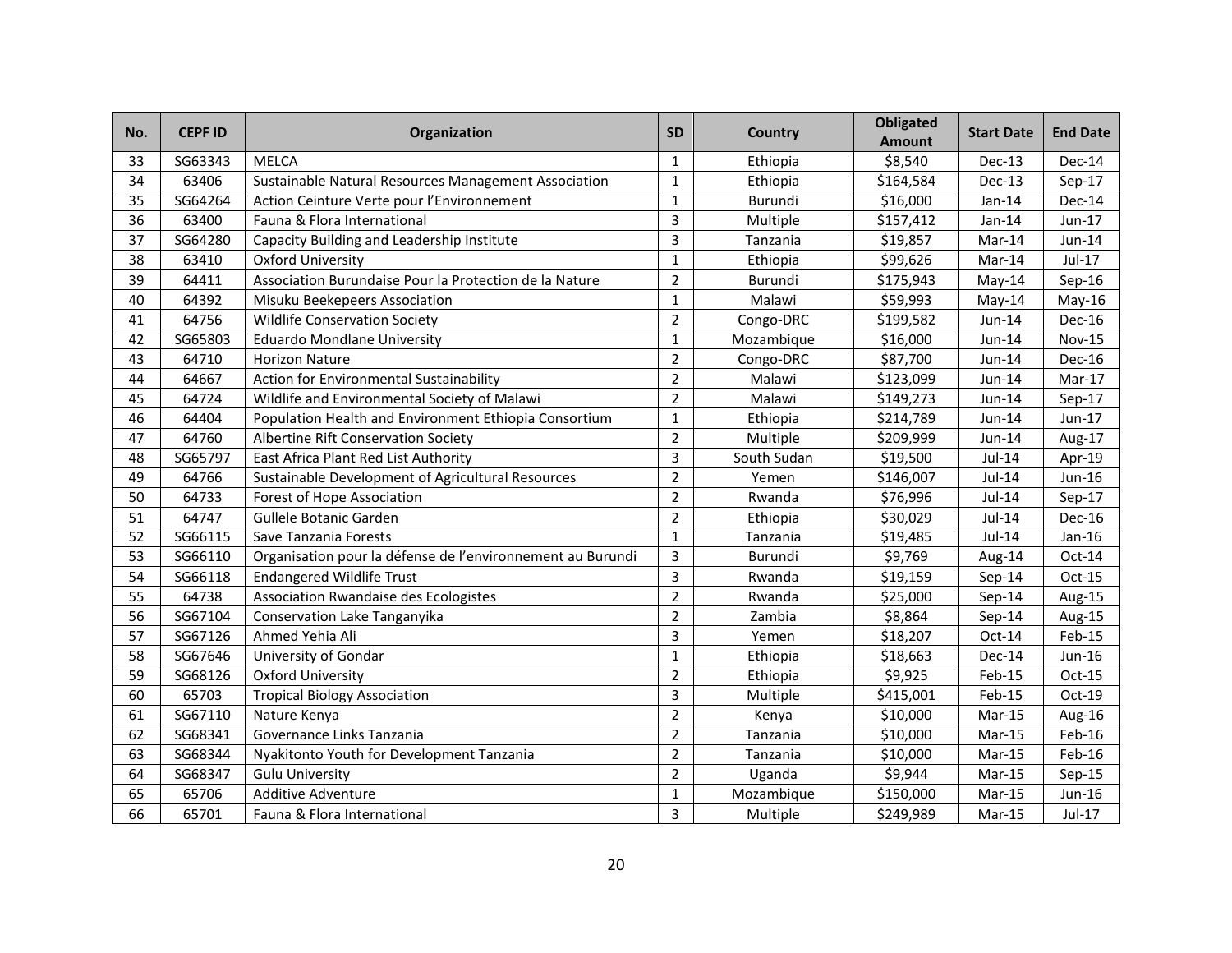| No. | <b>CEPF ID</b> | Organization                                                                     | <b>SD</b>      | Country    | <b>Obligated</b><br><b>Amount</b> | <b>Start Date</b> | <b>End Date</b> |
|-----|----------------|----------------------------------------------------------------------------------|----------------|------------|-----------------------------------|-------------------|-----------------|
| 67  | 65708          | <b>Wildlife Conservation Society</b>                                             | $\overline{2}$ | Tanzania   | \$182,196                         | Mar-15            | Feb-17          |
| 68  | SG69105        | Bees for Development Ethiopia                                                    | $\mathbf{1}$   | Ethiopia   | \$19,997                          | Mar-15            | $Sep-16$        |
| 69  | 65707          | <b>Bahir Dar University</b>                                                      | $\overline{2}$ | Ethiopia   | \$147,381                         | Mar-15            | Jul-17          |
| 70  | 65713          | African Wildlife Foundation                                                      | $\mathbf{1}$   | Tanzania   | \$159,432                         | Mar-15            | $Jan-17$        |
| 71  | 65714          | Manda Wilderness Community Trust                                                 | $\mathbf{1}$   | Mozambique | \$139,325                         | Apr-15            | Oct-17          |
| 72  | 65711          | Lem, the Environment & Development Society of Ethiopia                           | $\mathbf{1}$   | Ethiopia   | \$149,399                         | Apr-15            | Jun-17          |
| 73  | SG68933        | Association Pour la Promotion des Etudes d'Impacts<br>Environnementaux au Rwanda | $\mathbf{1}$   | Rwanda     | \$20,000                          | $May-15$          | Apr-16          |
| 74  | 65712          | Organization for Rehabilitation and Development in Amhara                        | $\overline{2}$ | Ethiopia   | \$145,024                         | Jun-15            | Jun-17          |
| 75  | 65709          | Sokoine University of Agriculture                                                | $\overline{2}$ | Tanzania   | \$79,033                          | Jun-15            | Mar-17          |
| 76  | SG68966        | Verde Azul Lda                                                                   | $\mathbf{1}$   | Mozambique | \$10,140                          | Jun-15            | $Jun-16$        |
| 77  | 65807          | <b>Resilience Now</b>                                                            | $\mathbf{1}$   | Rwanda     | \$150,000                         | Jun-15            | <b>Jul-18</b>   |
| 78  | SG68954        | Wildlife and Environmental Conservation Society of Zambia                        | $\mathbf{1}$   | Zambia     | \$19,982                          | Jun-15            | <b>Dec-15</b>   |
| 79  | 65808          | The Nature Conservancy                                                           | $\mathbf{1}$   | Multiple   | \$164,000                         | Jun-15            | Jun-17          |
| 80  | SG68957        | <b>Biodiversity Inventory for Conservation</b>                                   | $\mathbf{1}$   | Ethiopia   | \$17,464                          | $Jul-15$          | Sep-16          |
| 81  | SG68960        | Nature Uganda                                                                    | $\overline{2}$ | Uganda     | \$10,000                          | Aug-15            | Apr-17          |
| 82  | SG69571        | Saku Accountability Forum                                                        | $\overline{2}$ | Kenya      | \$9,857                           | Aug-15            | $May-16$        |
| 83  | SG70727        | Nature Uganda                                                                    | $\mathbf{1}$   | Multiple   | \$16,000                          | Sep-15            | $Feb-16$        |
| 84  | SG70733        | Indigenous Heartland Organization                                                | $\overline{2}$ | Tanzania   | \$8,000                           | $Oct-15$          | Apr-17          |
| 85  | SG68963        | Khaiya Editores & Serviços                                                       | $\overline{2}$ | Mozambique | \$19,030                          | $Oct-15$          | Mar-17          |
| 86  | SG71701        | Peregrine Fund - East Africa Project                                             | $\overline{2}$ | Kenya      | \$10,000                          | Jan-16            | Jan-17          |
| 87  | 65992          | <b>BirdLife Zimbabwe</b>                                                         | $\overline{2}$ | Zimbabwe   | \$64,999                          | Jan-16            | Jun-17          |
| 88  | SG71661        | Bees for Development Ethiopia                                                    | $\mathbf{1}$   | Ethiopia   | \$20,000                          | Feb-16            | Feb-17          |
| 89  | SG71669        | Organisation for Social Development - Ethiopia                                   | $\mathbf{1}$   | Ethiopia   | \$20,000                          | Feb-16            | Feb-17          |
| 90  | SG71648        | University of Gondar                                                             | $\mathbf{1}$   | Ethiopia   | \$20,000                          | Feb-16            | Feb-17          |
| 91  | SG71655        | University of Gondar - Climate Change Research Center                            | $\overline{2}$ | Ethiopia   | \$20,000                          | Feb-16            | Feb-17          |
| 92  | SG71760        | <b>ZESMAN Consultancy</b>                                                        | 3              | Ethiopia   | \$20,000                          | Feb-16            | Jun-17          |
| 93  | 65993          | <b>MICAIA</b>                                                                    | $\overline{2}$ | Mozambique | \$63,943                          | Feb-16            | <b>Nov-17</b>   |
| 94  | 65995          | Association pour la Conservation de la Nature au Rwanda                          | $\mathbf{1}$   | Multiple   | \$76,297                          | Mar-16            | Jun-17          |
| 95  | SG71658        | God for People Relief and Development Organisation                               | $\mathbf{1}$   | Ethiopia   | \$20,000                          | Mar-16            | Feb-17          |
| 96  | 65994          | <b>MELCA</b>                                                                     | $\overline{2}$ | Ethiopia   | \$90,000                          | Apr-16            | Nov-17          |
| 97  | 66139          | Nature Kenya                                                                     | 3              | Kenya      | \$100,000                         | Apr-16            | Dec-17          |
| 98  | 66205          | Maasai Wilderness Conservation Trust                                             | 3              | Kenya      | \$100,000                         | Jun-16            | Jul-17          |
| 99  | 66167          | Kijabe Environment Volunteers                                                    | 3              | Kenya      | \$100,000                         | Jun-16            | $May-18$        |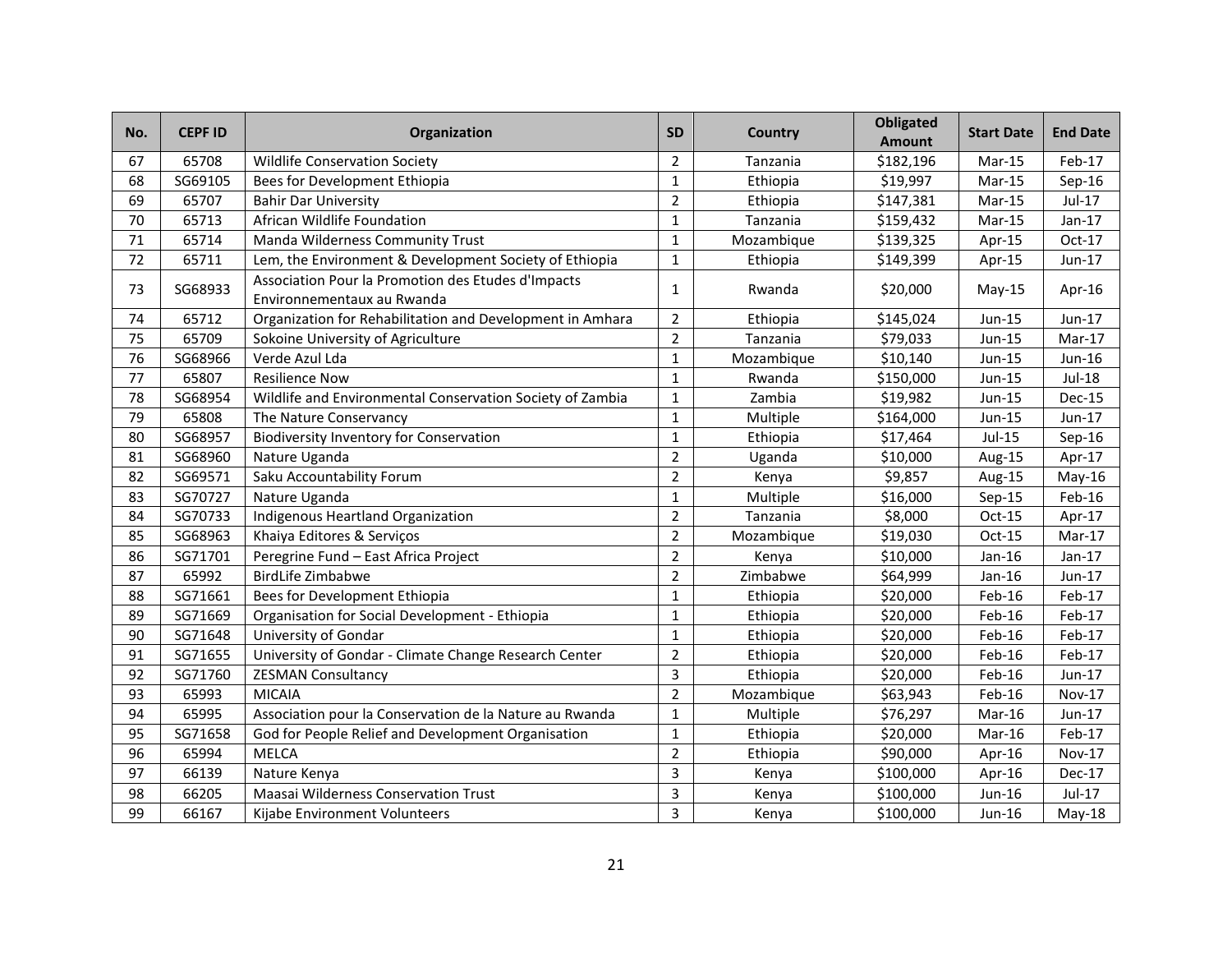| No. | <b>CEPF ID</b> | Organization                                              | <b>SD</b>      | Country    | <b>Obligated</b><br><b>Amount</b> | <b>Start Date</b> | <b>End Date</b> |
|-----|----------------|-----------------------------------------------------------|----------------|------------|-----------------------------------|-------------------|-----------------|
| 100 | 66263          | Enviromatics - Amjad and Majdi Salameh Company            | $\overline{2}$ | Yemen      | \$127,491                         | Jun-16            | $May-18$        |
| 101 | 66188          | Chimpanzee Sanctuary & Wildlife Conservation Trust        | 3              | Uganda     | \$99,995                          | Jun-16            | May-18          |
| 102 | SG72665        | <b>TSURO Trust</b>                                        | $\mathbf{1}$   | Zimbabwe   | \$20,000                          | Jun-16            | Aug-17          |
| 103 | SG72661        | Nature Kenya                                              | $\overline{2}$ | Kenya      | \$20,000                          | Jun-16            | Jun-17          |
| 104 | SG72678        | <b>LUPA</b>                                               | $\mathbf{1}$   | Mozambique | \$20,000                          | Jun-16            | $May-17$        |
| 105 | SG72652        | Missouri Botanical Garden                                 | $\overline{2}$ | Tanzania   | \$17,958                          | Jun-16            | Oct-18          |
| 106 | SG72649        | Natural History Museum of Zimbabwe                        | $\overline{2}$ | Zimbabwe   | \$18,547                          | Jun-16            | Aug-17          |
| 107 | SG72643        | National Herbarium and Botanic Gardens                    | $\overline{2}$ | Malawi     | \$20,000                          | Jul-16            | Jun-17          |
| 108 | SG72655        | <b>Wildlife Action Group</b>                              | $\overline{2}$ | Malawi     | \$18,724                          | Jul-16            | Feb-18          |
| 109 | SG74267        | Missouri Botanical Garden                                 | $\overline{2}$ | Tanzania   | \$16,983                          | <b>Jul-16</b>     | Oct-18          |
| 110 | SG72646        | <b>Botanic Gardens Conservation International</b>         | $\overline{2}$ | Ethiopia   | \$16,178                          | Jul-16            | Nov-17          |
| 111 | 66314          | Association Rwandaise des Ecologistes                     | $\overline{2}$ | Rwanda     | \$40,000                          | Jul-16            | Sep-17          |
| 112 | SG72658        | <b>Biodiversity Inventory for Conservation</b>            | $\overline{2}$ | Mozambique | \$19,721                          | Jul-16            | Jul-17          |
| 113 | SG72671        | Museu de Historia Natural de Maputo                       | $\mathbf{1}$   | Mozambique | \$20,000                          | Aug-16            | $Oct-18$        |
| 114 | SG72668        | Verde Azul Lda                                            | $\mathbf{1}$   | Mozambique | \$15,664                          | Aug-16            | Jun-17          |
| 115 | 66315          | Wildlife and Environmental Conservation Society of Zambia | 1              | Zambia     | \$130,000                         | $Sep-16$          | Aug-18          |
| 116 | SG74778        | Conservation Lake Tanganyika                              | $\mathbf{1}$   | Zambia     | \$16,000                          | $Sep-16$          | <b>Jun-18</b>   |
| 117 | SG75247        | Mettu University, Ethiopia                                | $\mathbf{1}$   | Ethiopia   | \$18,901                          | $Sep-16$          | Aug-17          |
| 118 | SG75289        | East African Wildlife Society                             | $\overline{2}$ | Kenya      | \$10,000                          | Oct-16            | Jun-17          |
| 119 | SG75282        | SANBI                                                     | $\overline{2}$ | Mozambique | \$19,927                          | Oct-16            | Jul-17          |
| 120 | SG71673        | <b>ZESMAN Consultancy</b>                                 | 3              | Ethiopia   | \$12,793                          | <b>Nov-16</b>     | Jun-16          |
| 121 | 100826         | Nyakitonto Youth for Development Tanzania                 | $\overline{2}$ | Tanzania   | \$10,000                          | Dec-16            | Dec-17          |
| 122 | 100839         | God for People Relief and Development Organisation        | $\mathbf{1}$   | Ethiopia   | \$13,612                          | $Jan-17$          | Jul-17          |
| 123 | 100837         | Bees for Development Ethiopia                             | $\overline{2}$ | Ethiopia   | \$19,877                          | Jan-17            | Jun-17          |
| 124 | 100838         | University of Gondar                                      | $\overline{2}$ | Ethiopia   | \$19,710                          | Jan-17            | Jul-17          |
| 125 | 100831         | Sustainable Rural Growth and Development Initiative       | $\mathbf{1}$   | Malawi     | \$20,000                          | Feb-17            | Jul-17          |
| 126 | 100827         | Pixels on Screen                                          | $\mathbf{1}$   | Multiple   | \$20,000                          | Feb-17            | <b>Dec-17</b>   |
| 127 | 100832         | Museo delle Scienze di Trento                             | $\overline{2}$ | Congo-DRC  | \$19,790                          | Feb-17            | Mar-18          |
| 128 | 100828         | <b>BirdLife Zimbabwe</b>                                  | $\overline{2}$ | Zimbabwe   | \$20,000                          | Feb-17            | <b>Dec-17</b>   |
| 129 | 100830         | Nature Rwanda                                             | $\mathbf{1}$   | Rwanda     | \$9,514                           | Mar-17            | Oct-17          |
| 130 | 100829         | <b>Wildlife Conservation Society</b>                      | $\mathbf{1}$   | Tanzania   | \$19,888                          | Mar-17            | Mar-18          |
| 131 | 100833         | World Wildlife Fund for Nature                            | $\mathbf{1}$   | Congo-DRC  | \$20,000                          | Mar-17            | Jun-18          |
| 132 | 102085         | Dian Fossey Gorilla Fund International                    | $\overline{2}$ | Rwanda     | \$14,874                          | Mar-17            | Sep-17          |
| 133 | 102084         | <b>Forest of Hope Association</b>                         | 2              | Rwanda     | \$20,000                          | Apr-17            | Mar-18          |